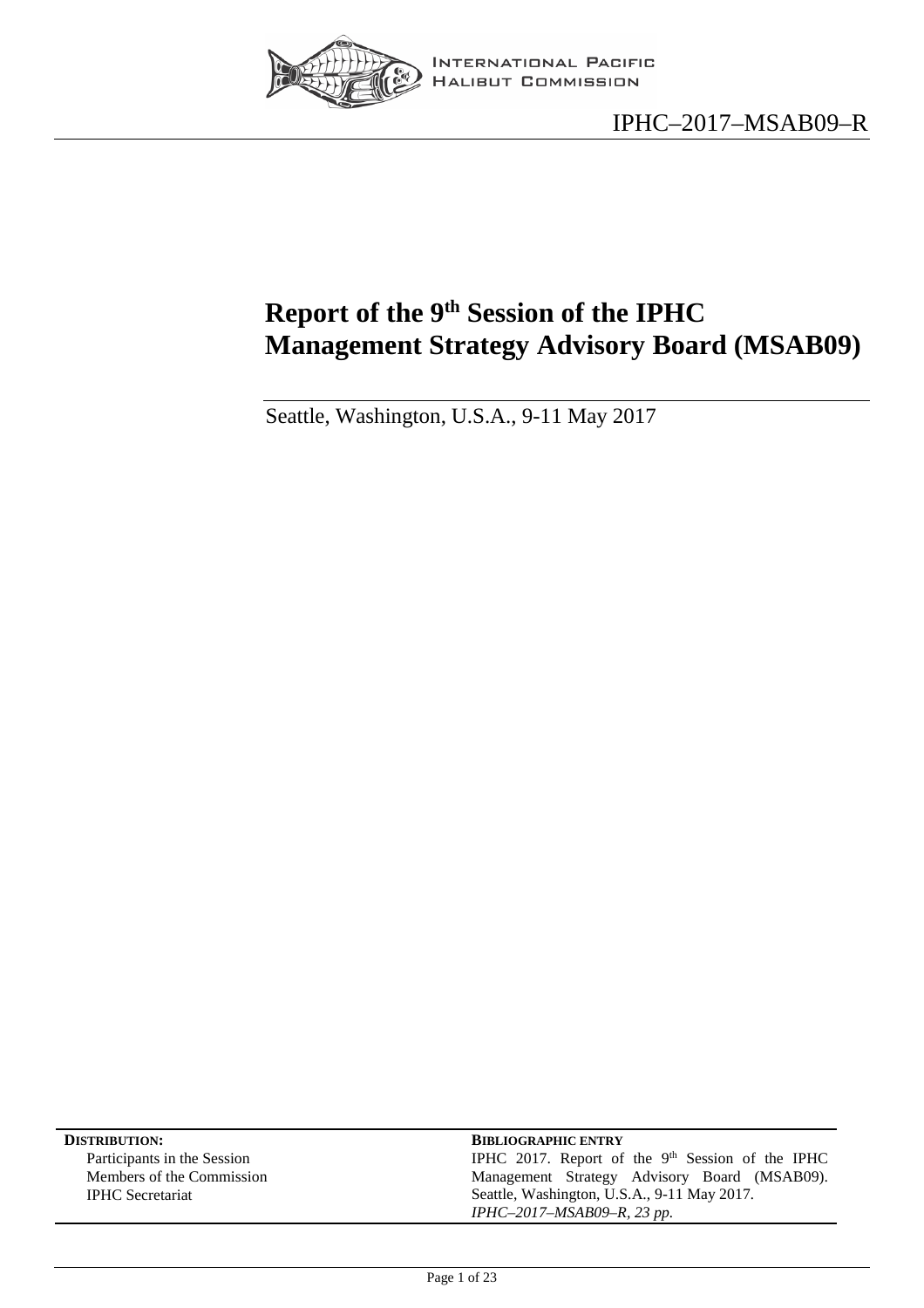

**INTERNATIONAL PACIFIC HALIBUT COMMISSION** 

## IPHC–2017–MSAB09–R



INTERNATIONAL PACIFIC **HALIBUT COMMISSION** 

The designations employed and the presentation of material in this publication and its lists do not imply the expression of any opinion whatsoever on the part of the International Pacific Halibut Commission (IPHC) concerning the legal or development status of any country, territory, city or area or of its authorities, or concerning the delimitation of its frontiers or boundaries.

This work is protected by copyright. Fair use of this material for scholarship, research, news reporting, criticism or commentary is permitted. Selected passages, tables or diagrams may be reproduced for such purposes provided acknowledgment of the source is included. Major extracts or the entire document may not be reproduced by any process without the written permission of the Executive Director, IPHC.

The IPHC has exercised due care and skill in the preparation and compilation of the information and data set out in this publication. Notwithstanding, the IPHC, its employees and advisers, assert all rights and immunities, and disclaim all liability, including liability for negligence, for any loss, damage, injury, expense or cost incurred by any person as a result of accessing, using or relying upon any of the information or data set out in this publication, to the maximum extent permitted by law including the International Organizations Immunities Act.

Contact details:

International Pacific Halibut Commission 2320 W. Commodore Way, Suite 300 Seattle, WA, 98199-1287, U.S.A. Phone: +1 206 634 1838 Fax: +1 206 632 2983 Email: [admin@iphc.int](mailto:admin@iphc.int) Website:<http://iphc.int/>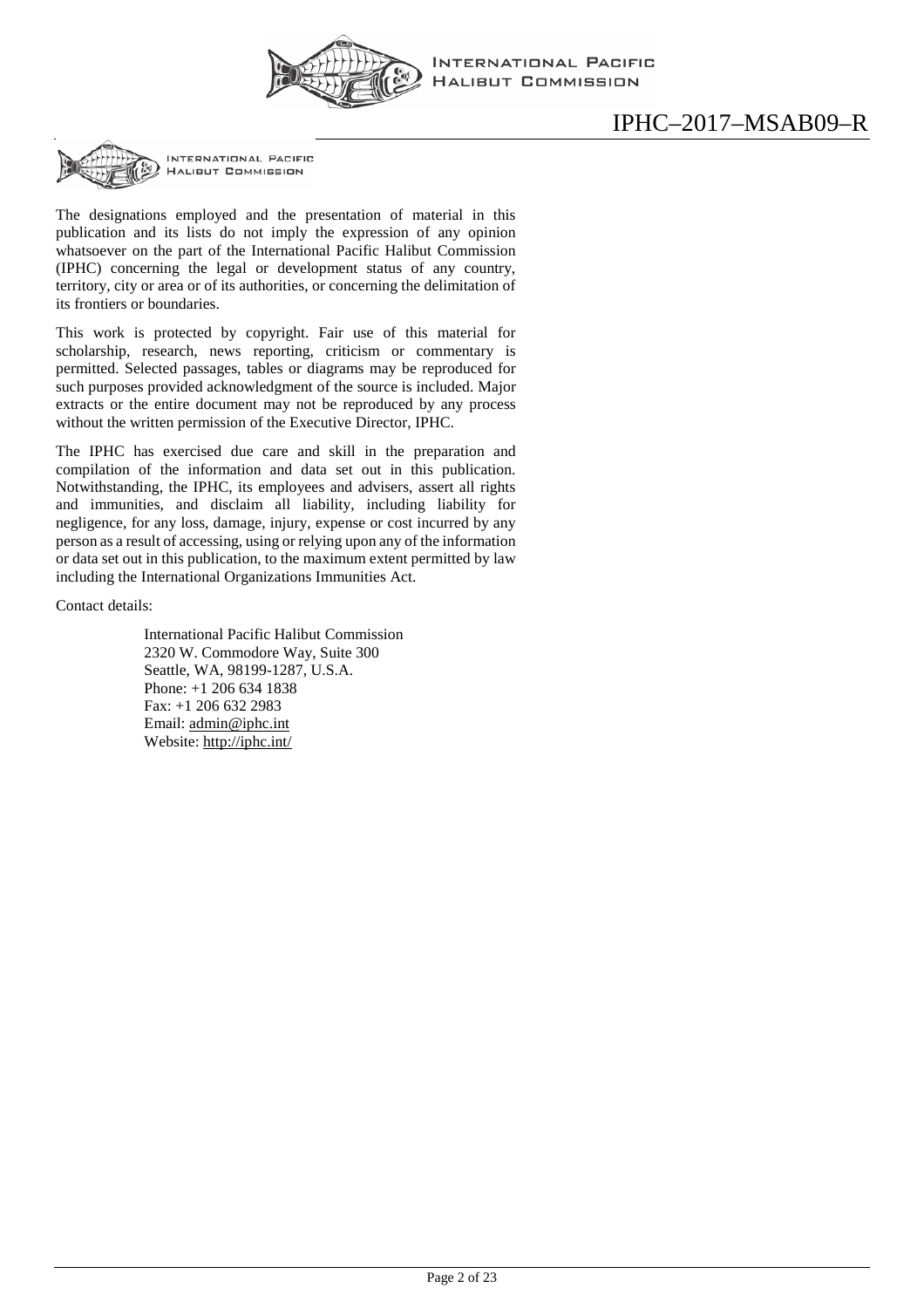

#### **ACRONYMS**

| <b>CDN</b>       | Canada                                                                        |
|------------------|-------------------------------------------------------------------------------|
| EM               | <b>Estimation Model</b>                                                       |
| FCEY             | <b>Fishery Constant Exploitation Yield</b>                                    |
| F <sub>SPR</sub> | The Fishing Intensity that results in an equilibrium Spawning Potential Ratio |
| <b>HCR</b>       | <b>Harvest Control Rule</b>                                                   |
| <b>IPHC</b>      | <b>International Pacific Halibut Commission</b>                               |
| <b>LRP</b>       | Limit Reference Point                                                         |
| M                | <b>Natural Mortality</b>                                                      |
| <b>MSAB</b>      | <b>Management Strategy Advisory Board</b>                                     |
| OM.              | <b>Operating Model</b>                                                        |
| <b>RSB</b>       | <b>Relative Spawning Biomass</b>                                              |
| <b>SRB</b>       | Scientific Review Board                                                       |
| <b>SPR</b>       | <b>Spawning Potential Ratio</b>                                               |
| <b>TCEY</b>      | <b>Total Constant Exploitation Yield</b>                                      |
| <b>TRP</b>       | Threshold/Trigger Reference Point                                             |
| TM               | Total mortality                                                               |
| U.S.A.           | United States of America                                                      |
| WPUE             | Weight-Per-Unit-Effort                                                        |

#### **HOW TO INTERPRET TERMINOLOGY CONTAINED IN THIS REPORT**

The MSAB09 Report has been written using the following terms and associated definitions so as to remove ambiguity surrounding how particular paragraphs should be interpreted.

- *Level 1:* **RECOMMENDED**; **RECOMMENDATION** (formal); **REQUESTED** (informal): A conclusion for an action to be undertaken, by the Commission, a Contracting Party, a subsidiary (advisory) body of the Commission and/or the IPHC Secretariat. *Note*: Subsidiary (advisory) bodies of the Commission must have their Recommendations and Requests formally provided to the next level in the structure of the Commission for its consideration/endorsement (e.g. from an Advisory Board to the Commission). The intention is that the higher body will consider the action for endorsement under its own mandate, if the subsidiary body does not already have the required mandate. Ideally, this should be task-specific and contain a timeframe for completion.
- *Level 2:* **AGREED**: Any point of discussion from a meeting, which the IPHC body considers to be an agreed course of action covered by its mandate, which has not already been dealt with under Level 1 above; a general point of agreement among delegations/participants of a meeting which does not need to be elevated in the Commission's reporting structure.
- *Level 3:* **NOTED/NOTING**; **CONSIDERED**; **URGED**; **ACKNOWLEDGED**: General terms to be used for consistency. Any point of discussion from a meeting, which the IPHC body considers to be important enough to record in a meeting report for future reference. Any other term may be used to highlight to the reader of an IPHC report, the importance of the relevant paragraph. Other terms may be used but will be considered for explanatory/informational purposes only and shall have no higher rating within the reporting terminology hierarchy than Level 3.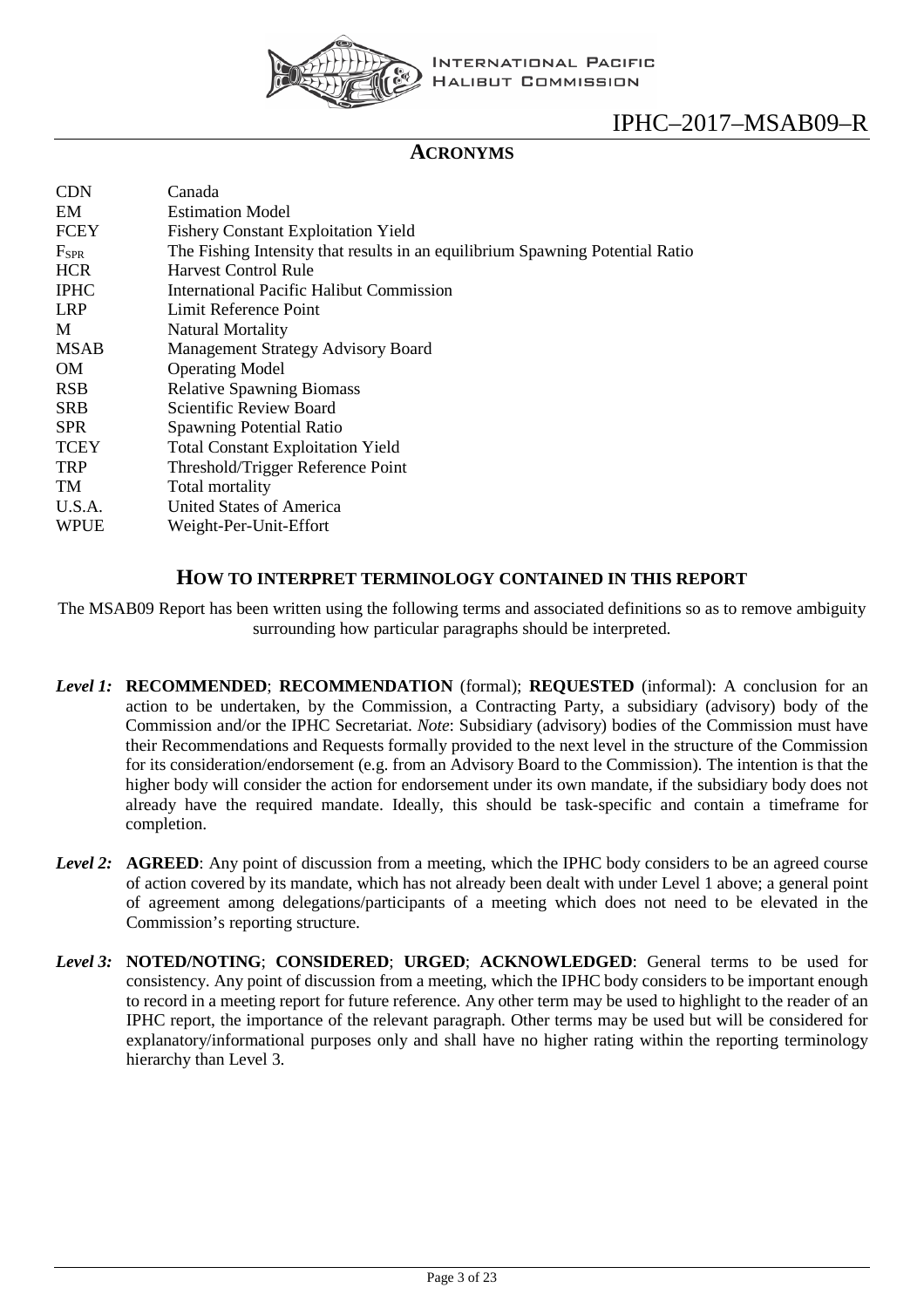

# **TABLE OF CONTENTS**

<span id="page-3-0"></span>

| REPORT OF THE 9TH SESSION OF THE IPHC MANAGEMENT STRATEGY ADVISORY BOARD (MSAB09)1                          |  |
|-------------------------------------------------------------------------------------------------------------|--|
|                                                                                                             |  |
|                                                                                                             |  |
| 1.                                                                                                          |  |
| 2.                                                                                                          |  |
| 3.<br>3.1<br>3.2<br>3.3<br>3.4<br>3.5                                                                       |  |
| 4.1<br>4.2<br>4.3<br>4.4                                                                                    |  |
| 5.<br>5.1<br>5.2<br>5.3<br>HARVEST STRATEGY POLICY, PART 2: ADDRESSING STOCK AND CATCH DISTRIBUTION12<br>6. |  |
| 7.                                                                                                          |  |
| 8.<br>8.1<br>8.2<br>8.3                                                                                     |  |
| REVIEW OF THE DRAFT AND ADOPTION OF THE REPORT OF THE 9TH SESSION OF THE IPHC MANAGEMENT<br>9.              |  |
| APPENDIX I LIST OF PARTICIPANTS FOR THE 9TH SESSION OF THE IPHC MANAGEMENT STRATEGY ADVISORY                |  |
| APPENDIX II AGENDA FOR THE 9TH SESSION OF THE IPHC MANAGEMENT STRATEGY ADVISORY BOARD                       |  |
| APPENDIX III LIST OF DOCUMENTS FOR THE 9TH SESSION OF THE MANAGEMENT STRATEGY ADVISORY BOARD                |  |
|                                                                                                             |  |
|                                                                                                             |  |
|                                                                                                             |  |
| APPENDIX VII CONSOLIDATED SET OF RECOMMENDATIONS AND REQUESTS OF THE 9TH SESSION OF THE IPHC                |  |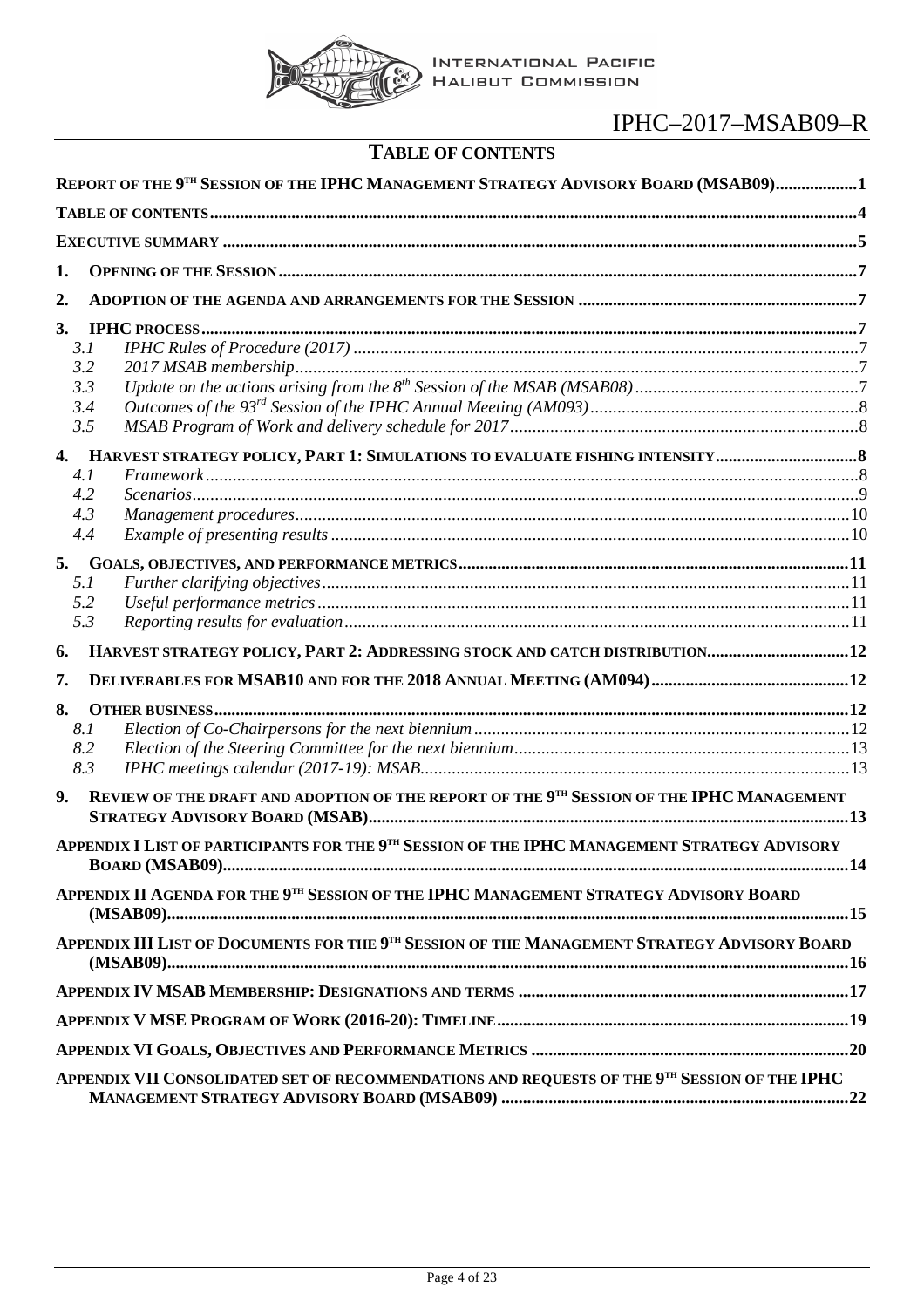

### <span id="page-4-0"></span>**EXECUTIVE SUMMARY**

The 9<sup>th</sup> Session of the International Pacific Halibut Commission (IPHC) Management Strategy Advisory Board (MSAB09) was held in Seattle, Washington, U.S.A. from 9 to 11 May 2017. The MSAB consists of 20 board members, 17 of which attended the Session from the two (2) Contracting Parties. A total of four (4) individuals attended the Session as Observers. In addition, two (2) IPHC Commissioners were in attendance, Mr Paul Ryall (Canada) and Mr Bob Alverson (U.S.A.). The meeting was opened by the Co-Chairpersons, Mr Adam Keizer (Canada) and Ms Michele Culver (U.S.A.).

The following are a subset of the complete recommendations/requests for action from the MSAB09, which are provided at [Appendix VII.](#page-21-0)

#### *RECOMMENDATIONS*

**NOTING** that the core purpose of the MSAB09 is to review progress on the MSE Program of Work, and to provide guidance for the delivery of products to the MSAB10 in October 2017, the MSAB **AGREED** that formal recommendations to the Commission would not be developed at the present meeting, but rather, these would be developed at the MSAB10.

#### *REQUESTS*

#### *MSAB Program of Work and delivery schedule for 2017*

MSAB09–Req.01 [\(para. 15\)](#page-7-4) The MSAB **REQUESTED** that the MSE Program of Work and delivery schedule be expanded past the current 2018 timeframe, to provide a three-year outlook, thereby detailing the work to be completed and delivery times, noting that the Commission has directed the IPHC Secretariat to accelerate the process as follows: AM093–Rec.07 (para. 39) "*The Commission RECOMMENDED that the IPHC Management Strategy Evaluation (MSE) process be accelerated so that more of the elements contained within the current Program of Work are delivered at the 94th Annual Meeting of the Commission in 2018. The IPHC Secretariat is directed to mobilise carryover funds from "core operations" to ensure the accelerated delivery schedule.*"

#### *Harvest strategy policy: Framework*

MSAB09–Req.02 [\(para. 21\)](#page-8-1) The MSAB **REQUESTED** that the IPHC Secretariat staff move forward by using a coastwide Operating Model with five coastwide fleets, as in the coastwide assessment models. A coastwide model lacks complexity but has utility for investigating coastwide fishing intensity.

#### *Harvest strategy policy: Management procedures*

#### MSAB09–Req.03 [\(para. 28\)](#page-9-2) The MSAB **REQUESTED** that:

- a) F<sub>SPR</sub> be analysed as the primary metric of fishing intensity, over a range of values, and that several other fishing intensity metrics described in paper IPHC-2017- MSAB09-07 be reported as performance metrics. [Table 2](#page-9-3) describes the specific Management Procedures and values in priority order that should be evaluated.
- b) further evaluation of the harvest control rule described in paper IPHC-2017-  $MSAB09-07$  be undertaken, with  $F_{SPR}$  as the object of the control rule's actions, but including a nominal amount of bycatch and personal use catch (based on realistic expectations from the fishery) when  $F_{SPR}$  is set to zero by the control rule. Table  $2$ describes the specific Management Procedures and values in priority order that should be evaluated.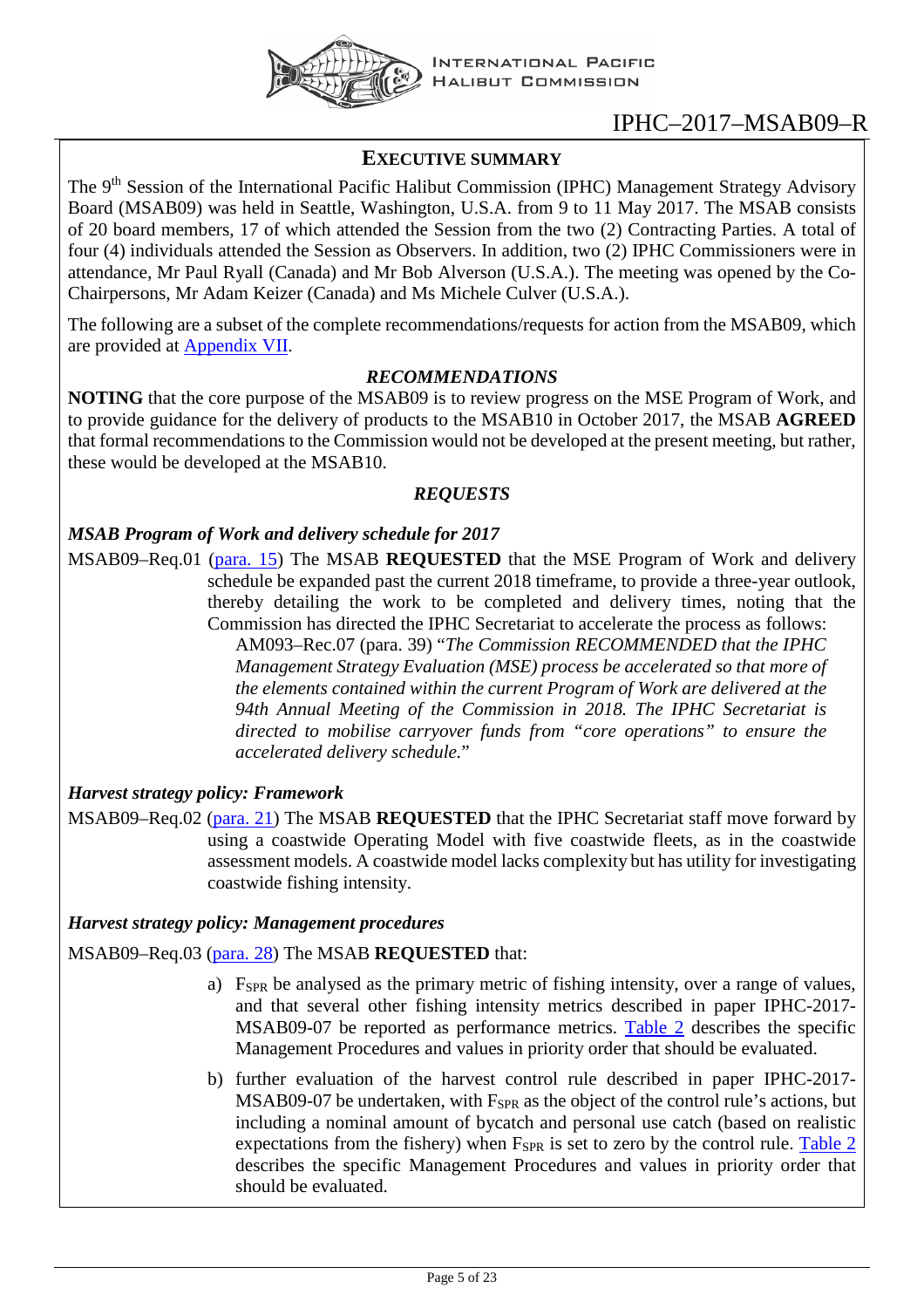

c) simulation sensitivities, as described in [Table 2,](#page-9-3) be evaluated for a selection of specific combinations of Management Procedures.

#### *Goals, objectives, and performance metrics*

- MSAB09–Req.04 [\(para. 33\)](#page-10-4) The MSAB **REQUESTED** that performance metrics be reported for short-, medium-, and long-term timeframes. Long-term timeframes would be at least 50 to 60 years, and other timeframes will be considered in consultation with the IPHC's Scientific Review Board.
- MSAB09–Req.05 [\(para. 35\)](#page-10-5) The MSAB **REQUESTED** that the goals and objectives provided at [Appendix](#page-19-0) VI be used for the IPHC Secretariat's analysis to be prepared for MSAB10, **NOTING** that, although objectives for the overarching goals concerning bycatch, consumer needs, and preserving biocomplexity have not yet been identified, those goals would be addressed at least partially by other elements of the analysis.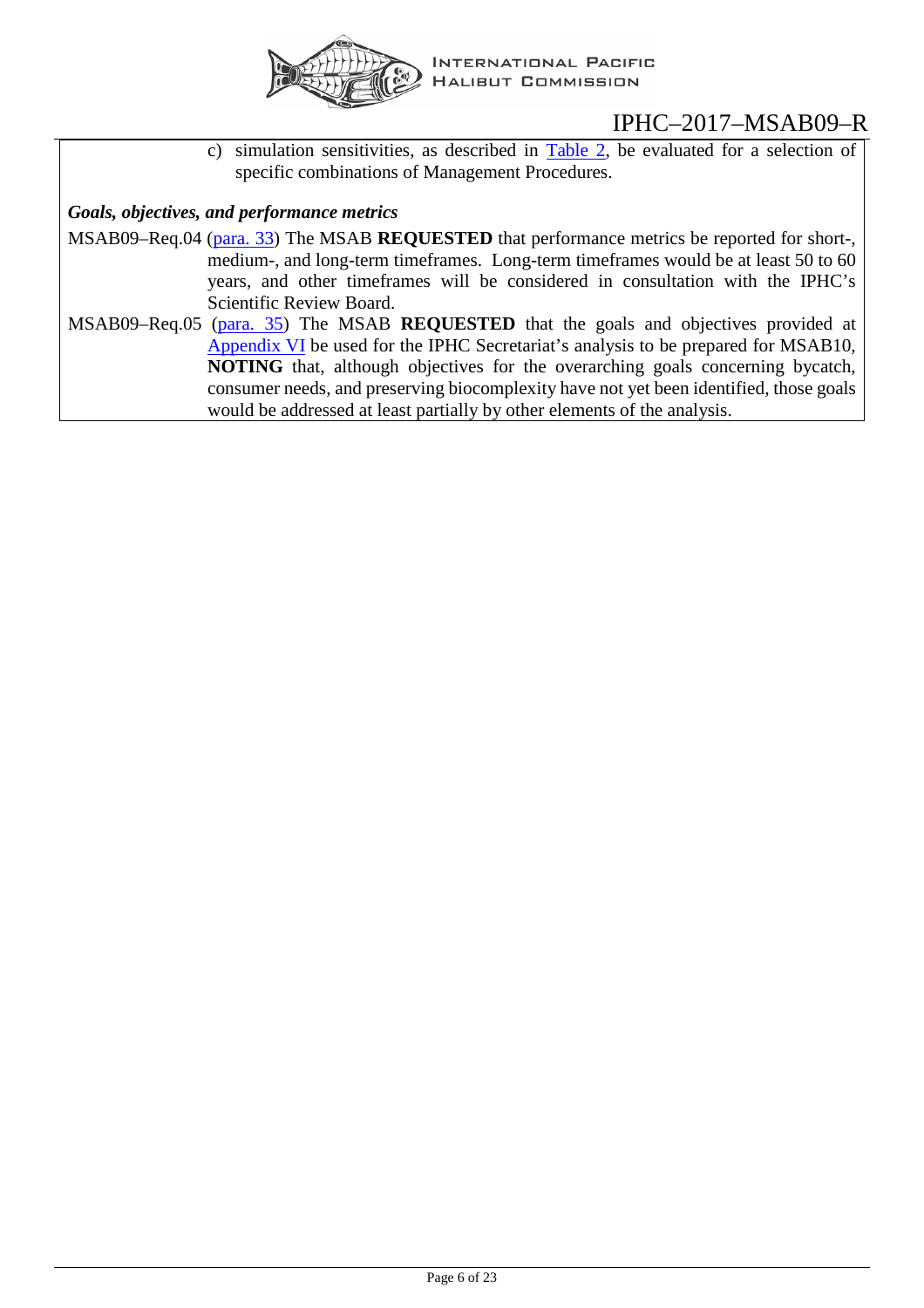

#### <span id="page-6-0"></span>**1. OPENING OF THE SESSION**

- 1. The 9<sup>th</sup> Session of the International Pacific Halibut Commission (IPHC) Management Strategy Advisory Board (MSAB09) was held in Seattle, Washington, U.S.A. from 9 to 11 May 2017. The MSAB consists of 20 board members, 17 of which attended the Session from the two (2) Contracting Parties. A total of four (4) individuals attended the Session as Observers. In addition, two (2) IPHC Commissioners were in attendance, Mr Paul Ryall (Canada) and Mr Bob Alverson (U.S.A.). The list of participants is provided at [Appendix I.](#page-13-0) The meeting was opened by the Co-Chairpersons, Mr Adam Keizer (Canada) and Ms Michele Culver (U.S.A.), who welcomed participants to Seattle.
- 2. The MSAB **NOTED** apologies received from the following board members: Mr Chris Sporer (CDN commercial harvester rep.), Mr Robert Hauknes (CDN commercial harvester rep.) and Ms Rachel Baker (U.S.A. government Rep.).
- 3. The MSAB **RECALLED** the importance for all members to attend each Session of the MSAB, both to be fully engaged in the process and to fulfil fishery sector representation.
- 4. **NOTING** that the core purpose of the MSAB09 is to review progress on the MSE Program of Work, and to provide guidance for the delivery of products to the MSAB10 in October 2017, the MSAB **AGREED** that formal recommendations to the Commission would not be developed at the present meeting, but rather, these would be developed at the MSAB10.

#### <span id="page-6-1"></span>**2. ADOPTION OF THE AGENDA AND ARRANGEMENTS FOR THE SESSION**

5. The MSAB **ADOPTED** the Agenda as provided at [Appendix II.](#page-14-0) The documents provided to the MSAB09 are listed in [Appendix III.](#page-15-0)

### <span id="page-6-3"></span><span id="page-6-2"></span>**3. IPHC PROCESS**

### *3.1 IPHC Rules of Procedure (2017)*

- 6. The MSAB **NOTED** that at its 93rd Session, the Commission adopted revised IPHC Rules of Procedure (2017) by consensus. The document is available for download from the IPHC website: [http://iphc.int/basic-texts-of-the-commission.html.](http://iphc.int/basic-texts-of-the-commission.html)
- 7. The MSAB **NOTED** the modifications adopted by the Commission, including the MSAB membership, reporting requirements, and other governance improvements.

### *3.2 2017 MSAB membership*

- <span id="page-6-4"></span>8. The MSAB **NOTED** paper IPHC-2017-MSAB09-06 which detailed the inter-sessional decision-making process undertaken to provide the Commission with an opportunity to review and subsequently approve an MSAB membership list for 2017.
- 9. The MSAB **NOTED** that in accordance with the Terms of Reference and Rules of Procedure of the MSAB, as detailed in Appendix V (Section II, paragraphs 3-4) of the IPHC Rules of Procedure (2017), the MSAB is required to maintain a diverse membership to ensure representation of core stakeholder groups and regulatory areas.
- 10. The MSAB **NOTED** that on 21 March 2017, the Commission approved the MSAB membership list as provided in [Appendix IV,](#page-16-0) including three new members (Mr Martin Paish (CDN recreational/sport rep.), Mr Robert Hauknes (CDN commercial harvester rep.), and Mr Dan Falvey (U.S.A. commercial harvester rep.)).

### *3.3 Update on the actions arising from the 8th Session of the MSAB (MSAB08)*

<span id="page-6-5"></span>11. The MSAB **NOTED** paper IPHC-2017-MSAB09-03 which provided an opportunity to consider the progress made during the inter-sessional period since the MSAB08 meeting held in October 2016.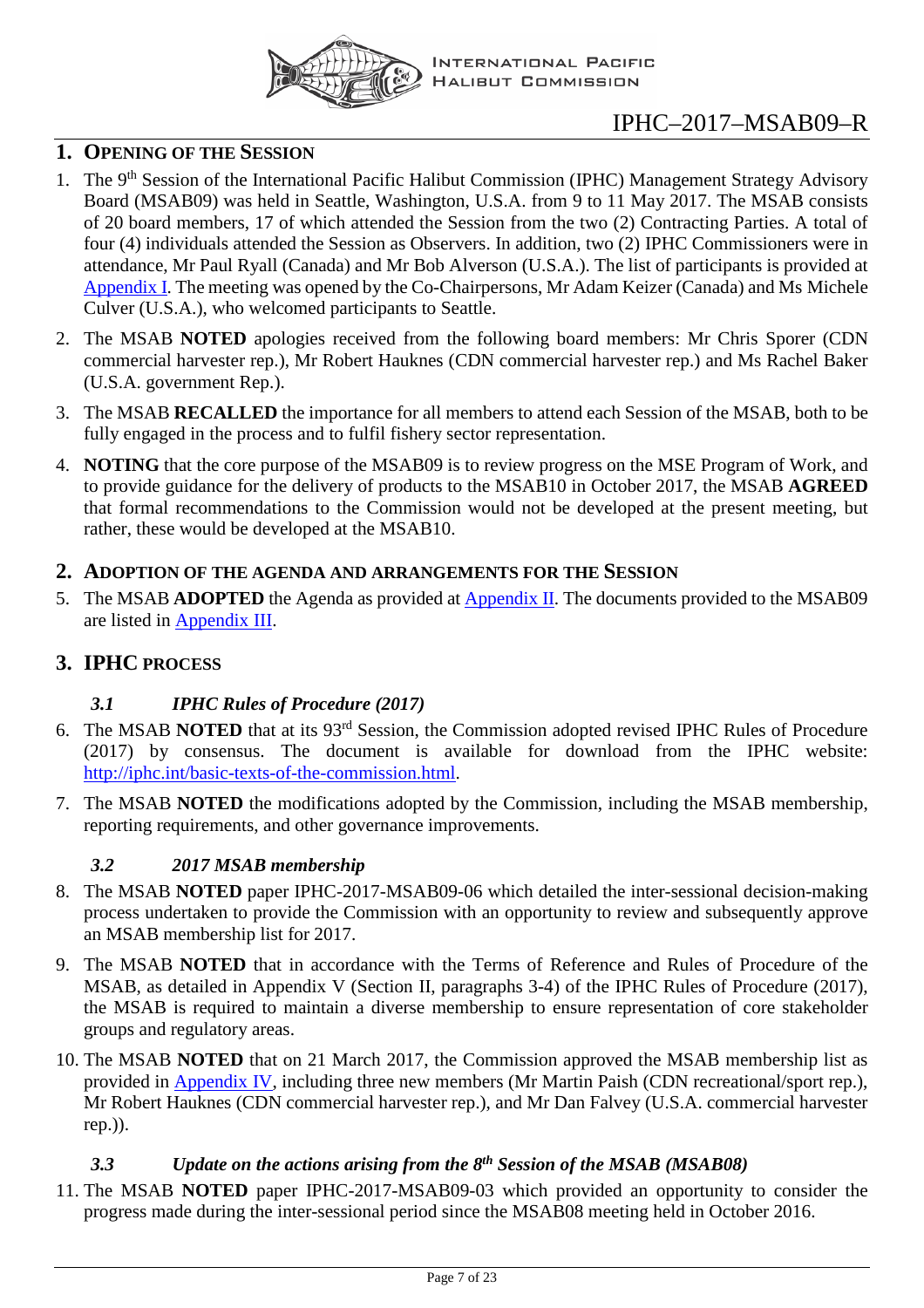

12. The MSAB **AGREED** to consider and revise as necessary, the actions arising that are either in progress or pending, and for these to be combined with any new actions arising from the MSAB09 into a consolidated list of recommendations and requests for future reporting.

### *3.4 Outcomes of the 93rd Session of the IPHC Annual Meeting (AM093)*

<span id="page-7-0"></span>13. The MSAB **NOTED** paper IPHC-2017-MSAB09-04 which outlined the main outcomes of the 93rd Session of the Commission, specifically related to the MSAB, and **AGREED** to consider how best to provide the Commission with the information it has requested, throughout the course of the current MSAB meeting.

### *3.5 MSAB Program of Work and delivery schedule for 2017*

- <span id="page-7-1"></span>14. The MSAB **NOTED** paper IPHC-2017-MSAB09-05, which provided a description of activities related to the MSAB that IPHC Secretariat staff will engage in for the next two years, including priority tasks, the resources needed for each task, and a timeline for each task.
- <span id="page-7-4"></span>15. The MSAB **REQUESTED** that the MSE Program of Work and delivery schedule be expanded past the current 2018 timeframe, to provide a three-year outlook, thereby detailing the work to be completed and delivery times, noting that the Commission has directed the IPHC Secretariat to accelerate the process as follows:

AM093–Rec.07 (para. 39) "*The Commission RECOMMENDED that the IPHC Management Strategy Evaluation (MSE) process be accelerated so that more of the elements contained within the current Program of Work are delivered at the 94th Annual Meeting of the Commission in 2018. The IPHC Secretariat is directed to mobilise carryover funds from "core operations" to ensure the accelerated delivery schedule.*"

16. **NOTING** the revised accelerated delivery schedule, for the MSE Program of Work (2016-20) provided at [Appendix](#page-18-0) V, the MSAB **AGREED** that the details post-2017 would be considered at the MSAB10 in October 2017, prior to submission to the Commission.

### <span id="page-7-2"></span>**4. HARVEST STRATEGY POLICY, PART 1: SIMULATIONS TO EVALUATE FISHING INTENSITY**

- 17. The MSAB **NOTED** paper IPHC-2017-MSAB09-07 which aimed to inform and stimulate discussion about the framework and inputs to the closed-loop simulations used to investigate measures of and specific values for fishing intensity (e.g.  $F_{SPR}$ ).
- 18. The MSAB **NOTED** that fishing intensity defines the coastwide scale of fishing, and that these simulations will help to determine a specific fishing intensity that will best meet the objectives defined by the MSAB.

### *4.1 Framework*

- <span id="page-7-3"></span>19. The MSAB **NOTED** that there are four main modules to the closed-loop simulation framework:
	- a) The *Operating Model* (OM) is a representation of the population and the fishery. It produces the numbers-at-age, accounting for mortality and any other important processes, and also incorporates uncertainty in the processes.
	- b) *Monitoring* (data generation) is the code that simulates the data from the Operating Model that is used by the Estimation Model. It can introduce variability, bias, and any other properties that are desired. The data to be generated are dictated by the Estimation Model and Harvest Strategy decisions.
	- c) The *Estimation Model* (EM), which can range from simple trend analysis to, in this case, a model similar to a full stock assessment. Using the data generated, it provides the basis for setting the catch levels for the next time step.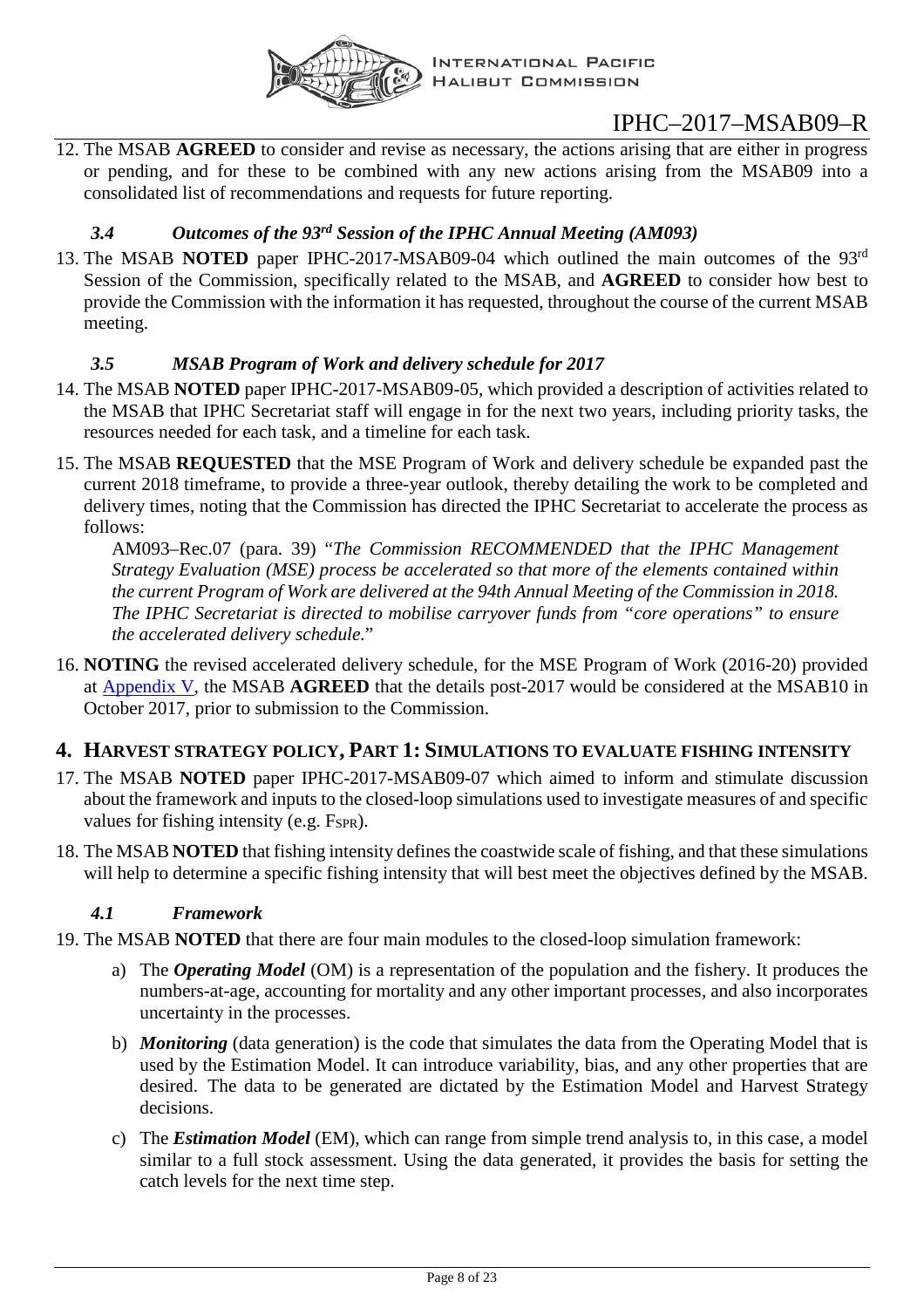

- d) *Harvest Strategy* is the application of the estimation model output along with the scale and IPHC Regulatory Area distribution procedures to produce the catch limit for that year, that is then applied to the Operating Model.
- 20. **NOTING** the suggestions provided for defining the Operating Model, the MSAB **AGREED** that using the Stock Synthesis framework, as in the current IPHC stock assessment, provides an efficient way to conduct the simulations and uses a model that is conditioned to data and generally understood.
- <span id="page-8-1"></span>21. The MSAB **REQUESTED** that the IPHC Secretariat staff move forward by using a coastwide Operating Model with five coastwide fleets, as in the coastwide assessment models. A coastwide model lacks complexity but has utility for investigating coastwide fishing intensity.

#### 22. The MSAB **AGREED** that:

- a) the Estimation Model include a Perfect Information case to illustrate the best performance that a management strategy could obtain given the uncertainty in the Operating Model. Additionally, the Estimation Model should also include a model to mimic the level of uncertainty in the current stock assessment process.
- b) distributing the Total Mortality to the five fleets be treated as a Scenario with uncertainty.

#### 23. The MSAB **NOTED** that:

- a) Data Generation specifications are mostly a science product to be discussed with the IPHC Scientific Review Board, rather than the MSAB.
- b) Data Generation assumptions are consistent with current data collection, but potential changes to data collection (such as sex-specific fishery observations) may be considered.

#### *4.2 Scenarios*

<span id="page-8-0"></span>24. The MSAB **NOTED** that scenarios represent both uncertainty (in the form of distributions) as well as alternative states of nature in the Operating Model, which reflect parameter and structural uncertainty. These alternative states of nature integrate over the uncertainty in the system that we cannot, or choose not to, control. The scenarios for the MSE simulations may include uncertainty in the processes, as detailed in [Table 1.](#page-8-2)

| <b>Process</b>                            | <b>Uncertainty</b>                                  |
|-------------------------------------------|-----------------------------------------------------|
| Natural Mortality (M)                     | From assessment                                     |
| Recruitment                               | Random, lognormal deviations, variability=0.5-0.65  |
| Size-at-age                               | Trend in size-at-age (random walk)                  |
| Maturity-at-age                           | Variable a50; function of size-at-age?              |
| <b>Steepness</b>                          | Variability in OM: N(0.75, $\sigma$ =0.1)           |
| Regime Shifts                             | Autocorrelated index as indicator for regime shift  |
| <b>Fishery Selectivity</b>                | Time-varying, consistent with estimated variability |
| <b>Survey Selectivity</b>                 | Time-varying, consistent with estimated variability |
| <b>WPUE</b> catchability                  | Random walk as estimated                            |
| Survey catchability                       | Constant                                            |
| Total Mortality to sectors (e.g. bycatch) | Described below in paragraph 25                     |
| Proportion of Total Mortality taken       | Sector-specific                                     |

<span id="page-8-2"></span>**Table 1**. Scenarios for the MSE simulations.

<span id="page-8-3"></span>25. The MSAB **NOTED** that catch history, in conjunction with uncertainties and sensitivities, can be used to attribute Total Mortality (TM) to each sector. There are also concerns about parameter values and management processes at the scenario extremes, such as when the stock level approaches  $20\%SB_0$  and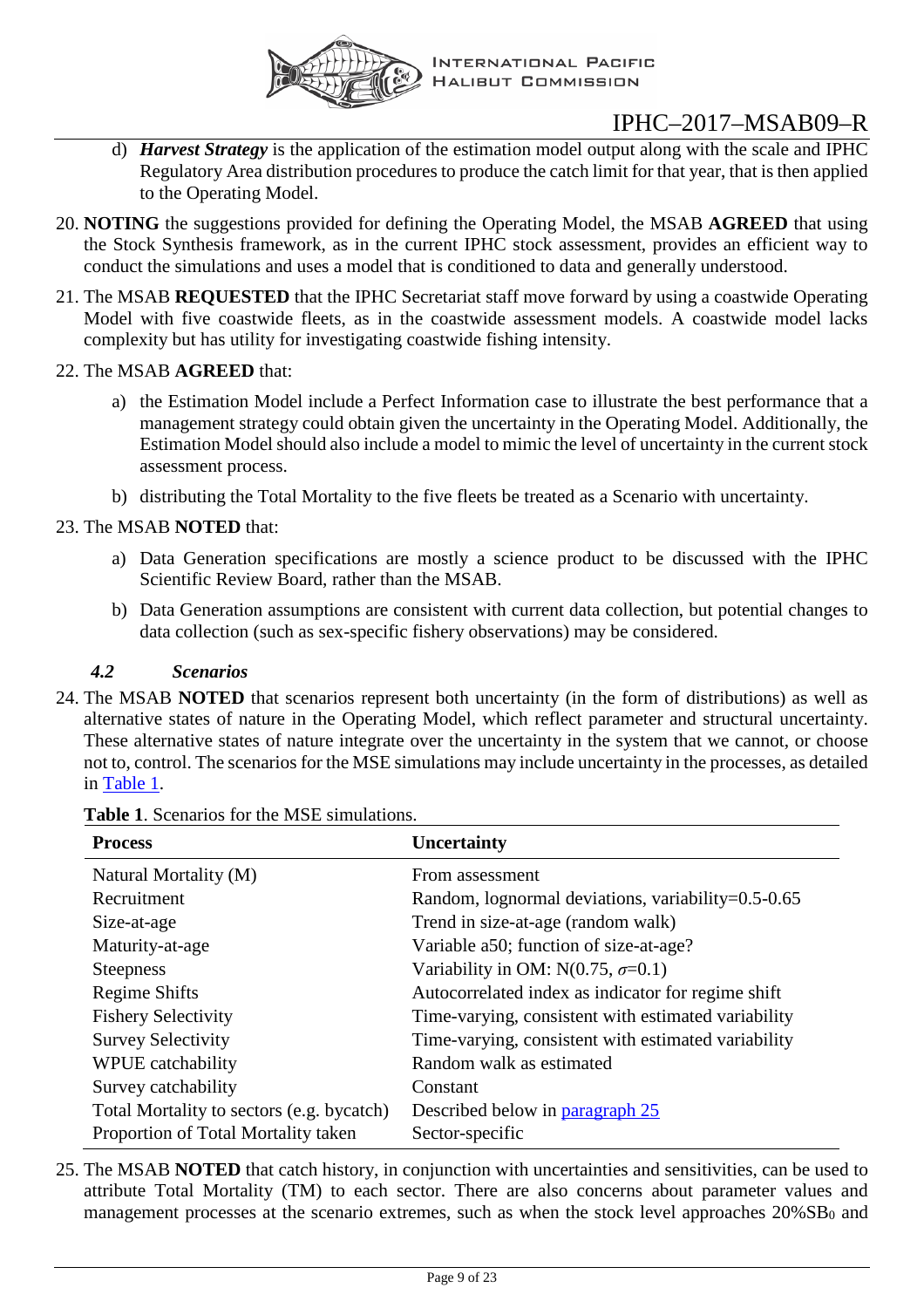

directed fishing is stopped, but other harvest might continue, but that this would not impede the analysis and is addressed, in part, in paragraph 28(b).

26. The MSAB **AGREED** that the IPHC Secretariat staff continue with refinement of the scenario approach described in paper IPHC-2017-MSAB09-07, including consultation with the IPHC Scientific Review Board.

#### *4.3 Management Procedures*

<span id="page-9-0"></span>27. The MSAB **NOTED** the possibilities for Management Procedures presented in paper IPHC-2017- MSAB09-07 and focused its attention on metrics of fishing intensity and control rules in order to guide the IPHC Secretariat's Program of Work (2017-20). The MSE will grow incrementally from this first iteration of Management Procedure simulation, to refine initial results and incorporate new procedures in subsequent iterations.

#### <span id="page-9-2"></span>28. The MSAB **REQUESTED** that:

- a) FSPR be analysed as the primary metric of fishing intensity, over a range of values, and that several other fishing intensity metrics described in paper IPHC-2017-MSAB09-07 be reported as performance metrics. [Table 2](#page-9-3) describes the specific Management Procedures and values in priority order that should be evaluated.
- b) further evaluation of the harvest control rule described in paper IPHC-2017-MSAB09-07 be undertaken, with F<sub>SPR</sub> as the object of the control rule's actions, but including a nominal amount of bycatch and personal use catch (based on realistic expectations from the fishery) when  $F_{SPR}$  is set to zero by the control rule. [Table 2](#page-9-3) describes the specific management procedures and values in priority order that should be evaluated.
- c) simulation sensitivities, as described in [Table 2,](#page-9-3) be evaluated for a selection of specific combinations of Management Procedures.

<span id="page-9-3"></span>**Table 2** Management Procedures and values, in priority order, to be used by the IPHC Secretariat staff for evaluation.

| <b>Management Procedure</b> | <b>Values</b>                                                      |
|-----------------------------|--------------------------------------------------------------------|
| <b>SPR</b>                  | $0.25 - 0.60$ , higher density near 46%                            |
| <b>Control Rule</b>         | 40:20<br>threshold/trigger and<br>30:20,<br>limit,<br>respectively |
| Ceiling on Total Mortality  | 85 Mlbs                                                            |
| Floor on Total Mortality    | 30 Mlbs                                                            |
|                             |                                                                    |
| <b>Sensitivity</b>          | <b>Values</b>                                                      |
| Size-at-age                 | High and low states                                                |
| Recruitment                 | High and low states                                                |
| Maximum bycatch             | At per-area maximum regulatory bycatch                             |
| <b>Bycatch selectivity</b>  | Shifted to a greater proportion of U26 fish                        |

29. The MSAB **NOTED** that not all simulation scenarios can be evaluated for all sensitivities, but that sensitivities will be employed to spotlight their most salient effects.

#### *4.4 Example of presenting results*

<span id="page-9-1"></span>30. The MSAB **AGREED** that this agenda item would be combined with item 5.3 *[Reporting results for](#page-10-6)  [evaluation](#page-10-6)*, below.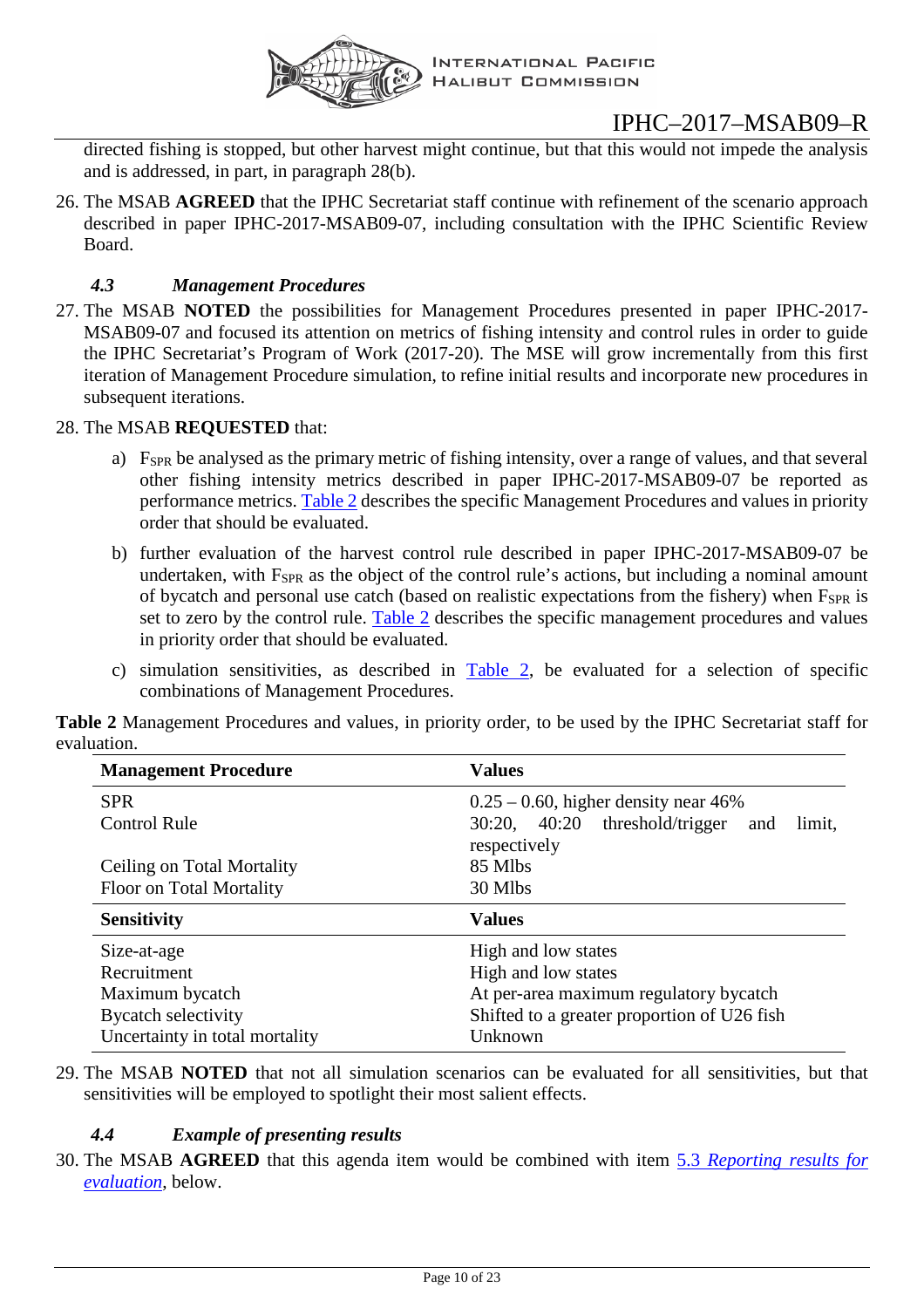

### <span id="page-10-0"></span>**5. GOALS, OBJECTIVES, AND PERFORMANCE METRICS**

- 31. The MSAB **NOTED** paper IPHC-2017-MSAB09-08 Rev\_2 which provided a review of the goals and objectives previously defined by the MSAB, a number of possible performance metrics to be evaluated, and a list of actions previously requested by the MSAB.
- 32. The MSAB **NOTED** that performance metrics can be developed from a measurable objective with an outcome, timeframe, and probability defined, and that these performance metrics have already been defined for most objectives.
- <span id="page-10-4"></span>33. The MSAB **REQUESTED** that performance metrics be reported for short-, medium-, and long-term timeframes. Long-term timeframes would be at least 50 to 60 years, and other timeframes will be considered in consultation with the IPHC's Scientific Review Board.

#### *5.1 Further clarifying objectives*

- <span id="page-10-1"></span>34. The MSAB **CONSIDERED** the goals and objectives presented in paper IPHC-2017-MSAB09-08 Rev\_2, as well as possible additions or deletions.
- <span id="page-10-5"></span>35. The MSAB **REQUESTED** that the goals and objectives provided at [Appendix VI](#page-19-0) be used for the IPHC Secretariat's analysis to be prepared for MSAB10, **NOTING** that, although objectives for the overarching goals concerning bycatch, consumer needs, and preserving biocomplexity have not yet been identified, those goals would be addressed at least partially by other elements of the analysis.

#### 36. The MSAB **AGREED** that:

- a) the objective to maintain a minimum absolute number of female Pacific halibut coastwide may be a useful objective, because it would remain static, especially if a dynamic RSB will be used to determine the current status of the stock for use in the control rule.
- b) the objective to maintain a minimum spawning stock biomass will be rephrased into two objectives, 1) avoid very low stock sizes, and 2) mostly avoid low stock sizes, which would use the limit and threshold (trigger) reference points (LRP, TRP) as outcomes, respectively.
- c) the objectives related to wastage are already being met and do not need to be specifically considered in these simulations, and that a statement should be made that these objectives are currently met. As per paragraph 37(b), a statistic regarding wastage may still be reported.

#### <span id="page-10-2"></span>*5.2 Useful performance metrics*

#### 37. The MSAB **AGREED**:

- a) to report on the performance metrics provided at [Appendix VI.](#page-19-0)
- b) that since a desired minimum number of mature female Pacific halibut has not been defined, a performance metric reporting a statistic (e.g. average) of the number of mature females be provided.
- c) that a proxy metric for FCEY should be the sum of the commercial, wastage, sport and personal use mortality.
- d) that the following performance metrics should be reported to help evaluate the expectations of the simulation model: 1) percentage of bycatch relative to the total mortality, and 2) the weight of the bycatch.

#### *5.3 Reporting results for evaluation*

<span id="page-10-6"></span><span id="page-10-3"></span>38. The MSAB **NOTED** that the goal of the simulations is to produce metrics for multiple Management Procedures which can be evaluated against the objectives defined by the MSAB. A table is a common way to display these metrics, but figures may be useful to evaluate trade-offs between objectives.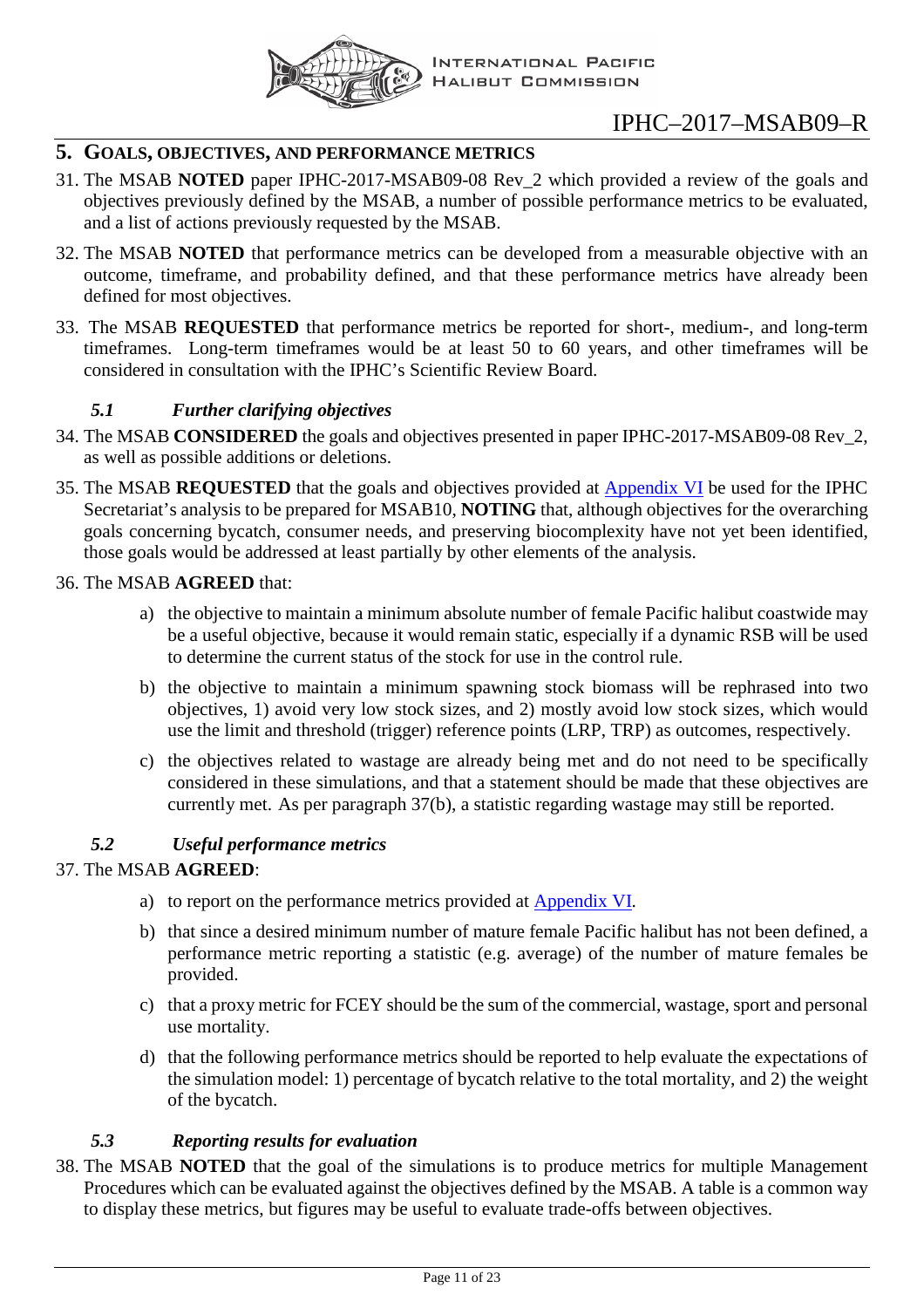

- 39. **NOTING** the examples for presenting results described by the IPHC Secretariat staff, the MSAB **AGREED** that they be used as the starting point for presenting results to MSAB10 (October 2017), and offered comments and suggestions for their use as a table with Management Procedures as columns and performance statistics as rows.
- 40. The MSAB **AGREED** that when reporting simulation results, the format should include simple, clear naming conventions, performance metrics should be reported in smaller sets with trade-offs still obvious, and an easy to identify symbol should be used when a measurable objective is met. In addition, plots of the time series, plots of specific simulation trajectories, and box plots showing quantiles may be useful.

### <span id="page-11-0"></span>**6. HARVEST STRATEGY POLICY, PART 2: ADDRESSING STOCK AND CATCH DISTRIBUTION**

41. The MSAB **NOTED** paper IPHC-2017-MSAB09-09, which aimed to stimulate discussion about alternatives to distribute the TCEY in the current harvest strategy policy, noting that the Commission has directed the IPHC Secretariat to initiate a process as follows:

AM093–Req.02 (para. 40) "*The Commission REQUESTED that the IPHC Secretariat initiate a process to develop alternative, biologically based stock distribution strategies for consideration by the Commission and its subsidiary bodies. This should also be incorporated into the MSE Program of Work."*

- 42. The MSAB **NOTED** a Harvest Strategy and terms to describe the Harvest Strategy Policy, specifically the distribution component, and **AGREED** to continue development of this Harvest Strategy and the terms to describe the components for further consideration at the MSAB10.
- 43. The MSAB **AGREED** that there are separate components, science (e.g. stock distribution) and management-focused, associated with distributing the TCEY when describing the harvest strategy policy. Management components may include different harvest rates in each Regulatory Area (or region), trends in fishery WPUE, age/size compositions, national shares, or simple allocations.
- 44. The MSAB **NOTED** the proposed alternatives for distributing the TCEY (pseudo-status quo and regional distribution) to evaluate in the future using the MSE framework.
- 45. The MSAB **CONSIDERED** the proposal for stock distribution to operate on the regions defined in paper IPHC-2017-MSAB09-09.
- 46. The MSAB **AGREED** to further consider a goal related to preserving biocomplexity at MSAB10.

### <span id="page-11-1"></span>**7. DELIVERABLES FOR MSAB10 AND FOR THE 2018 ANNUAL MEETING (AM094)**

- <span id="page-11-4"></span>47. The MSAB **REQUESTED** that the following items be delivered by the IPHC Secretariat staff to the MSAB10 for further consideration, prior to their delivery to the Commission at AM094:
	- a) Simulation results of Management Procedure evaluation including sensitivity analysis.
	- b) Terms and Definitions for a refined Harvest Strategy Policy.
	- c) Updates on the Scientific Review Board discussions/recommendations on stock distribution,
	- biocomplexity, and performance metric timeframes.
	- d) Updated MSE Program of Work (2016-20).
	- e) Updates on other pertinent work.

### <span id="page-11-3"></span><span id="page-11-2"></span>**8. OTHER BUSINESS**

### *8.1 Election of Co-Chairpersons for the next biennium*

48. The MSAB **NOTED** that the terms of the current Co-Chairpersons, Mr Adam Keizer (Canada) and Ms Michele Culver (U.S.A.) are due to expire at the closing of the current Session, and in accordance with the IPHC Rules of Procedure (2017) (Rule 14, paragraph 7(b)), the MSAB is required to elect or re-elect new Co-Chairpersons for the next biennium.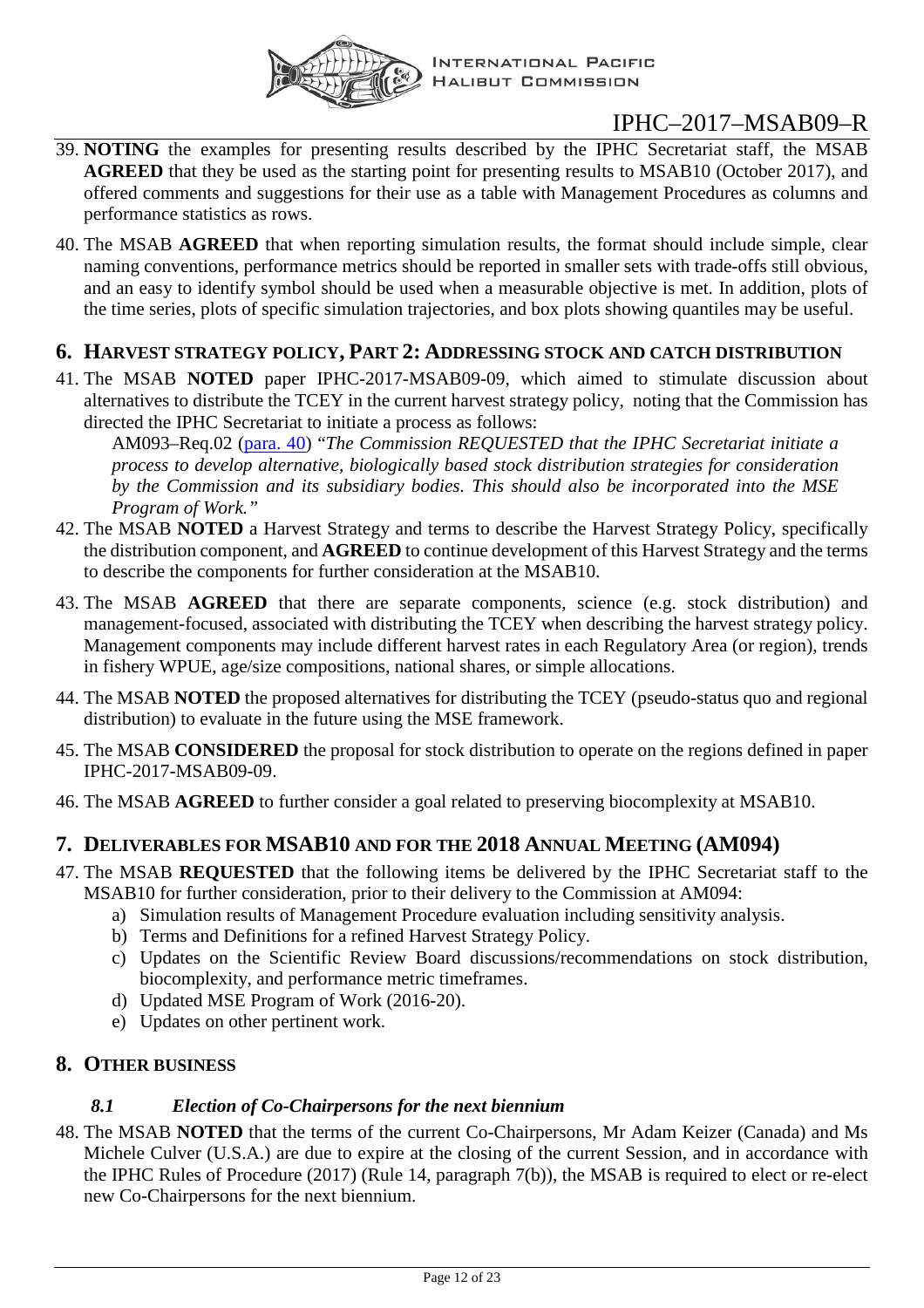

49. The MSAB **CALLED** for nominations for the positions of Co-Chairpersons of the IPHC MSAB for the next biennium. Mr Adam Keizer (Canada) and Ms Rachel Baker (U.S.A.) were nominated, seconded and elected as Co-Chairpersons of the IPHC MSAB for the next biennium.

### *8.2 Election of the Steering Committee for the next biennium*

- <span id="page-12-0"></span>50. The MSAB **NOTED** that in accordance with the Terms of Reference and Rules of Procedure of the MSAB, as detailed in Appendix V (Section V, paragraph 10) of the IPHC Rules of Procedure (2017), the MSAB is required to elect or re-elect members of the MSAB Steering Committee for the next biennium.
- 51. The MSAB **CALLED** for nominations to the MSAB Steering Committee for the next biennium. The following list was nominated, seconded and elected as members of the MSAB Steering Committee for the next biennium:

| Canada          | <b>United States of America</b> |
|-----------------|---------------------------------|
| Mr Adam Keizer  | Ms Rachel Baker                 |
| Mr Jim Lane     | Ms Michele Culver               |
| Mr Chris Sporer | Ms Peggy Parker                 |

### <span id="page-12-1"></span>*8.3 IPHC meetings calendar (2017-19): MSAB*

52. **NOTING** the annual IPHC meetings calendar (2017-19) adopted by the Commission at its 93<sup>rd</sup> Session in 2017, and the revised MSE Program of Work discussed during the current meeting, the MSAB **AGREED** that moving forward, the May MSAB meetings should move to a three (3) day format and the October MSAB meeting should move to a three (3) or four (4) day format, dependent on content. MSAB10 will commence on Monday 23 October 2017 (noon) and close on Thursday 26 October 2017, 5:00pm.

### <span id="page-12-2"></span>**9. REVIEW OF THE DRAFT AND ADOPTION OF THE REPORT OF THE 9TH SESSION OF THE IPHC MANAGEMENT STRATEGY ADVISORY BOARD (MSAB)**

53. The report of the 9<sup>th</sup> Session of the IPHC Management Strategy Advisory Board (IPHC-2017-MSAB09– R) was **ADOPTED** via correspondence on 19 May 2017, including the consolidated set of recommendations and/or requests arising from MSAB09, provided at [Appendix VII.](#page-21-0)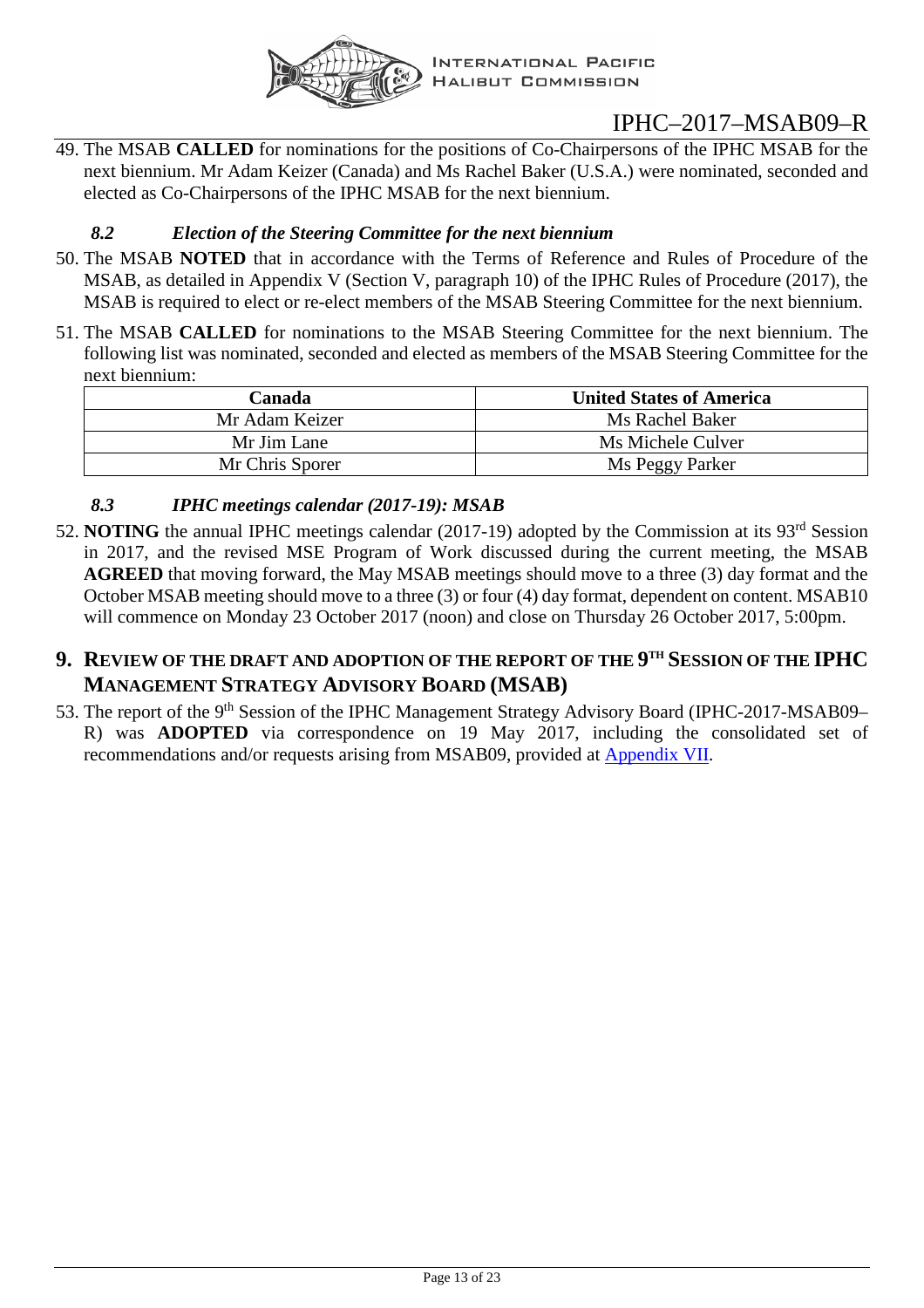### <span id="page-13-0"></span>**APPENDIX I LIST OF PARTICIPANTS FOR THE 9TH SESSION OF THE IPHC MANAGEMENT STRATEGY ADVISORY BOARD (MSAB09)**

| Officers                                  |                                              |
|-------------------------------------------|----------------------------------------------|
| Co-Chairperson                            | <b>Co-Chairperson</b>                        |
| (Canada)                                  | (United States of America)                   |
| Mr Adam Keizer: adam.keizer@dfo-mpo.gc.ca | Ms Michele Culver: Michele.Culver@dfw.wa.gov |

| <b>MSAB</b> Members                           |                                               |
|-----------------------------------------------|-----------------------------------------------|
| Canada                                        | <b>United States of America</b>               |
| Dr Robyn Forrest: Robyn.Forrest@dfo-mpo.gc.ca | Mr Craig Cross: craige@starboats.com          |
| Mr Adam Keizer: adam.keizer@dfo-mpo.gc.ca     | Ms Michele Culver: Michele.Culver@dfw.wa.gov  |
| Mr Jim Lane: jim.lane@nuuchahnulth.org        | Mr Dan Falvey: myriadfisheries@gmail.com      |
| Mr Brad Mirau: brad@aerotrading.ca            | Mr Bruce Gabrys: gabryscpa@mtaonline.net      |
| Mr Martin Paish: martinpaish1@gmail.com       | Mr Jeff Kaufman: jeff@spfishco.com            |
|                                               | Mr Tom Marking: tmmarking@gmail.com           |
|                                               | Mr Scott Mazzone: smazzone@quinault.org       |
|                                               | Dr Carey McGillard: Carey.McGilliard@noaa.gov |
|                                               | Mr Scott Meyer: scott.meyer@alaska.gov        |
|                                               | Mr Per Odegaard: vanseeodegaard@hotmail.com   |
|                                               | Ms Peggy Parker: peggyparker616@gmail.com     |
|                                               | Mr John Woodruff: johnw@icicleseafoods.com    |
|                                               |                                               |
| <b>Absentees</b>                              | <b>Absentees</b>                              |
| Mr Chris Sporer: chris.sporer@phma.ca         | Ms Rachel Baker: rachel.baker@noaa.gov        |
| Mr Robert Hauknes: robert_hauknes@hotmail.com |                                               |

| Commissioners                           |                                      |
|-----------------------------------------|--------------------------------------|
| Canada                                  | <b>United States of America</b>      |
| Mr Paul Ryall: Paul.Ryall@dfo-mpo.gc.ca | Mr Robert Alverson: roberta@fvoa.org |

| <b>Observers</b>                           |  |
|--------------------------------------------|--|
| <b>United States of America</b>            |  |
| Ms Ruth Christiansen, United Catcher Boats |  |
| Mr Jim Hasbrouck, ADFG                     |  |
| Ms Kristin Marshall, NMFS                  |  |
| Mr Frank Lockhart, NMFS                    |  |
|                                            |  |

| <b>IPHC</b> Secretariat |
|-------------------------|
|                         |

| <b>Name</b>      | <b>Position and email</b>              |
|------------------|----------------------------------------|
| Dr David Wilson  | Executive Director, david@iphc.int     |
| Mr Stephen Keith | Assistant Director, steve@iphc.int     |
| Dr Allan Hicks   | Quantitative Scientist, allan@iphc.int |
| Dr Ian Stewart   | Quantitative Scientist, ian@iphc.int   |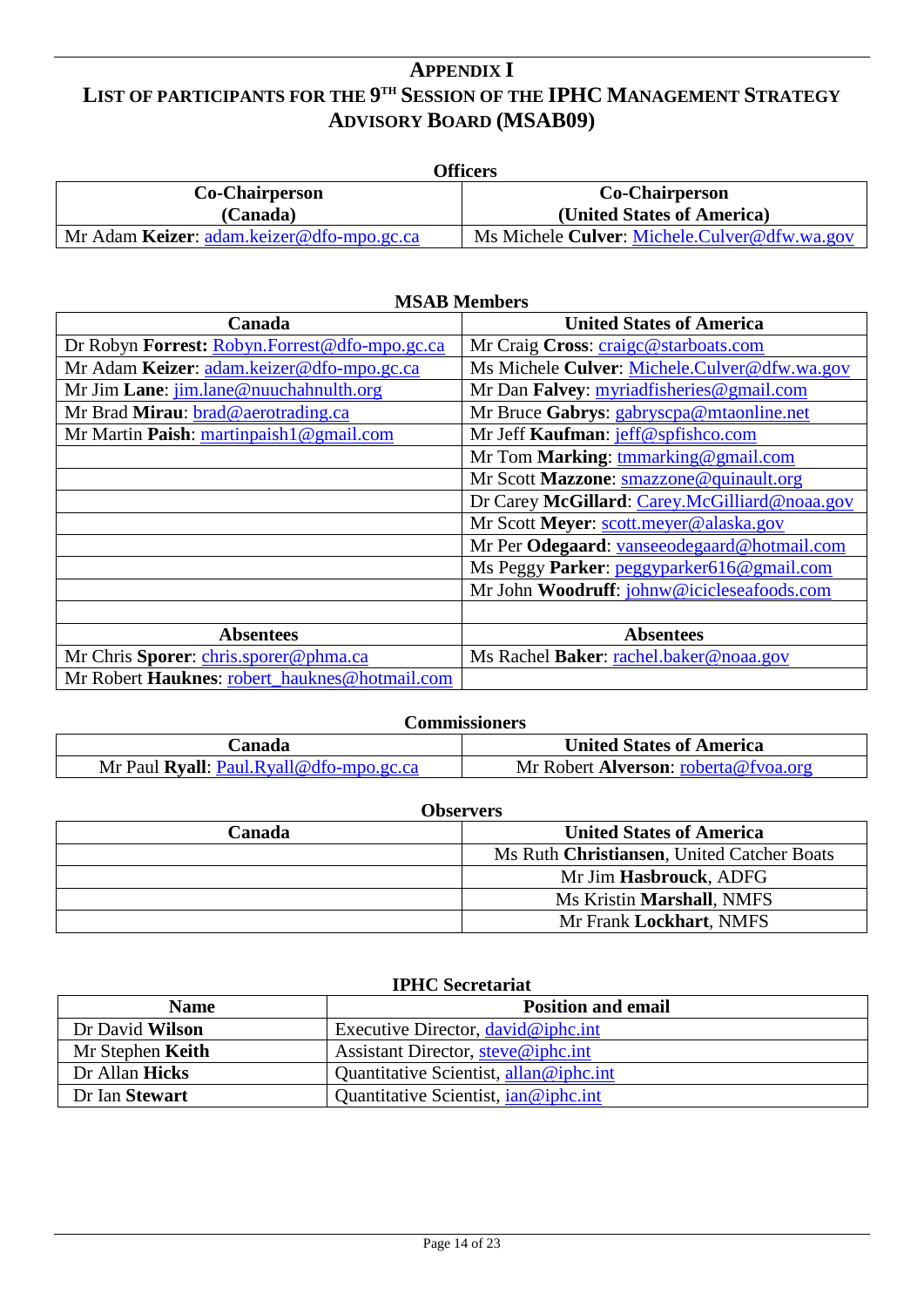

### <span id="page-14-0"></span>**APPENDIX II AGENDA FOR THE 9TH SESSION OF THE IPHC MANAGEMENT STRATEGY ADVISORY BOARD (MSAB09)**

**Date**: 9–11 May 2017 **Location**: Seattle, Washington, U.S.A. **Venue**: IPHC Training Room, Salmon Bay **Time**: 09:00-17:00 daily **Co-Chairpersons**: Mr Adam Keizer (Canada) and Ms Michele Culver (U.S.A.)

### **1. OPENING OF THE SESSION**

### **2. ADOPTION OF THE AGENGA AND ARRANGEMENTS FOR THE SESSION**

### **3. IPHC PROCESS**

- 3.1. IPHC Rules of Procedure (2017)
- 3.2. 2017 MSAB membership
- 3.3. Update on the actions arising from the  $8<sup>th</sup>$  Session of the MSAB (MSAB08)
- 3.4. Outcomes of the 93rd Session of the IPHC Annual Meeting (AM093)
- 3.5. MSAB program of work and delivery schedule for 2017

### **4. HARVEST STRATEGY POLICY, PART 1: SIMULATIONS TO EVALUATE FISHING INTENSITY**

- 4.1. Framework
- 4.2. Scenarios
- 4.3. Management procedures
- 4.4. Example of presenting results

### **5. GOALS, OBJECTIVES, AND PERFORMANCE METRICS**

- 5.1. Further clarifying objectives
- 5.2. Useful performance metrics
- 5.3. Reporting results for evaluation

### **6. HARVEST STRATEGY POLICY, PART 2: ADDRESSING STOCK AND CATCH DISTRIBUTION**

### **7. DELIVERABLES FOR MSAB10 AND FOR THE 2018 ANNUAL MEETING (AM094)**

### **8. OTHER BUSINESS**

- 8.1. Election of Co-Chairpersons for the next biennium
- 8.2. Election of the Steering Committee for the next biennium
- 8.3. IPHC meetings calendar (2017-19): MSAB

### **9. REVIEW OF THE DRAFT AND ADOPTION OF THE REPORT OF THE 9th SESSION OF THE IPHC MANAGEMENT STRATEGY ADVISORY BOARD (MSAB09)**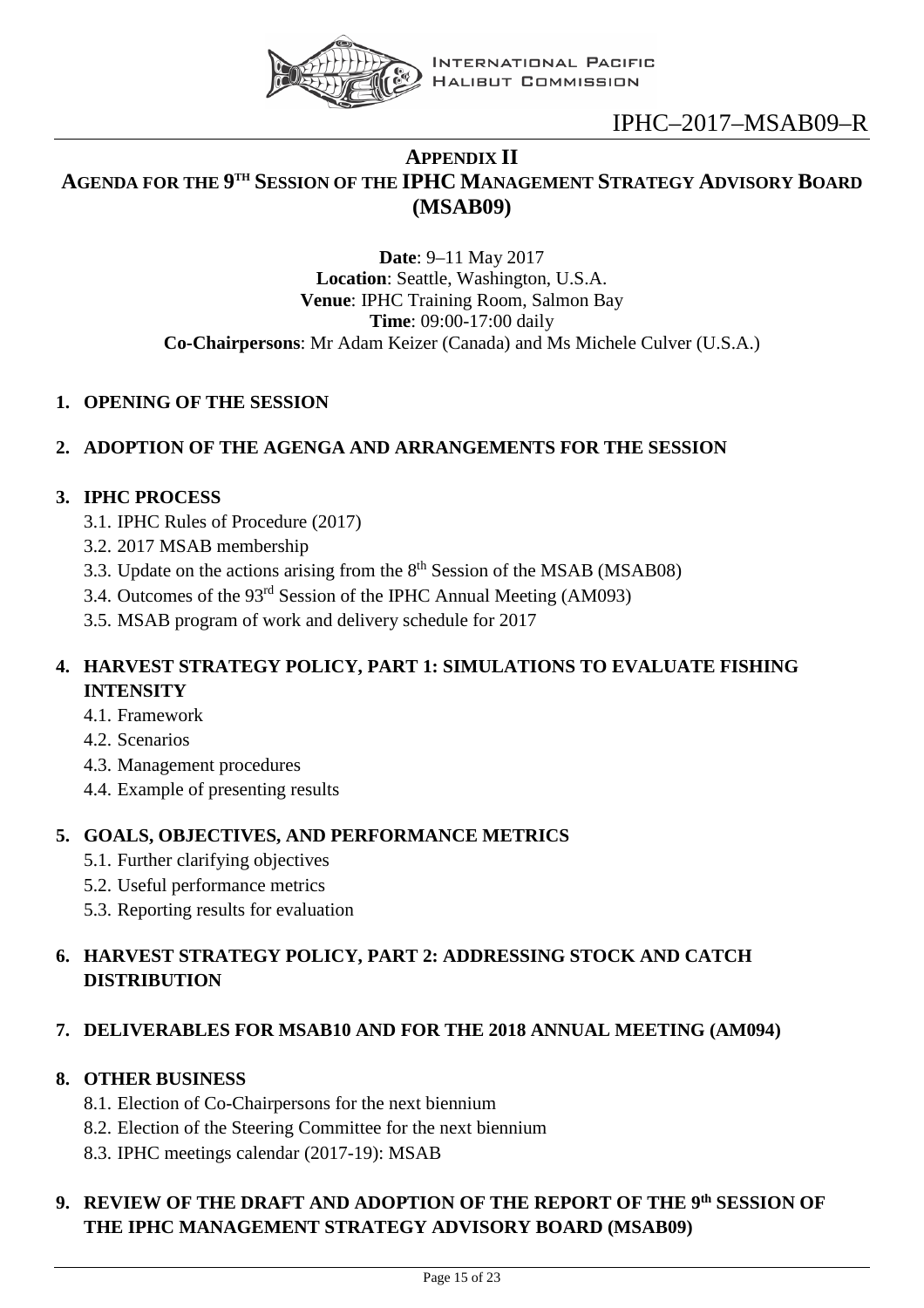

## **APPENDIX III**

## <span id="page-15-0"></span>**LIST OF DOCUMENTS FOR THE 9TH SESSION OF THE MANAGEMENT STRATEGY ADVISORY BOARD (MSAB09)**

| <b>Document</b>           | <b>Title</b>                                                                                                                                    | <b>Availability</b>                                |
|---------------------------|-------------------------------------------------------------------------------------------------------------------------------------------------|----------------------------------------------------|
| IPHC-2017-MSAB09-01       | Agenda & Schedule for the 9 <sup>th</sup> Session of the IPHC<br>Management Strategy Advisory Board (MSAB09)                                    | $\checkmark$ 7 Apr 2017<br>$\checkmark$ 9 May 2017 |
| IPHC-2017-MSAB09-02       | List of Documents for the 9 <sup>th</sup> Session of the IPHC<br>Management Strategy Advisory Board (MSAB09)                                    | $\checkmark$ 7 Apr 2017<br>$\checkmark$ 9 May 2017 |
| IPHC-2017-MSAB09-03       | Update on the actions arising from the 8 <sup>th</sup> Session of<br>the IPHC Management Strategy Advisory Board<br>(MSAB08) (IPHC Secretariat) | $\checkmark$ 29 Mar 2017                           |
| IPHC-2017-MSAB09-04       | Outcomes of the 93 <sup>rd</sup> Session of the IPHC Annual<br>Meeting (AM093) (IPHC Secretariat)                                               | $\checkmark$ 7 Apr 2017                            |
| IPHC-2017-MSAB09-05       | MSAB program of work and delivery schedule for<br>2017 (A. Hicks)                                                                               | $\checkmark$ 7 Apr 2017                            |
| IPHC-2017-MSAB09-06       | 2017 MSAB Membership (S. Keith)                                                                                                                 | $\checkmark$ 22 Mar 2017                           |
| IPHC-2017-MSAB09-07       | Simulations to evaluate $F_{SPR}$ (A. Hicks)                                                                                                    | $\checkmark$ 24 Apr 2017                           |
| IPHC-2017-MSAB09-08 Rev_2 | Goals, Objectives, and Performance Metrics defined<br>by the Management Strategy Advisory Board (MSAB)<br>(A. Hicks)                            | √ 28, 30 Apr 2017<br>$\checkmark$ 8 May 2017       |
| IPHC-2017-MSAB09-09       | Ideas on stock and catch distribution (A. Hicks)                                                                                                | $\checkmark$ 24 Apr 2017                           |
| <b>Information papers</b> |                                                                                                                                                 |                                                    |
| IPHC-2017-MSAB09-INF01    | <b>MSAB08 Meeting Minutes</b>                                                                                                                   | $\sqrt{28}$ Nov 2016                               |
| IPHC-2017-MSAB09-INF02    | IPHC Rules of Procedure (2017)                                                                                                                  | $\checkmark$ 28 Feb 2017                           |
| IPHC-2017-MSAB09-INF03    | MSAB Summary 2013-2017                                                                                                                          | $\checkmark$ 7 Apr 2017                            |
| IPHC-2017-MSAB09-INF04    | <b>SharePoint Information</b>                                                                                                                   | $\checkmark$ 7 Apr 2017                            |
| IPHC-2017-MSAB09-INF05    | <b>MSE Best Practices paper</b>                                                                                                                 | $\checkmark$ 29 Mar 2017                           |
| IPHC-2017-MSAB09-INF06    | MSAB09 Agenda Notes                                                                                                                             | $\checkmark$ 7 Apr 2017                            |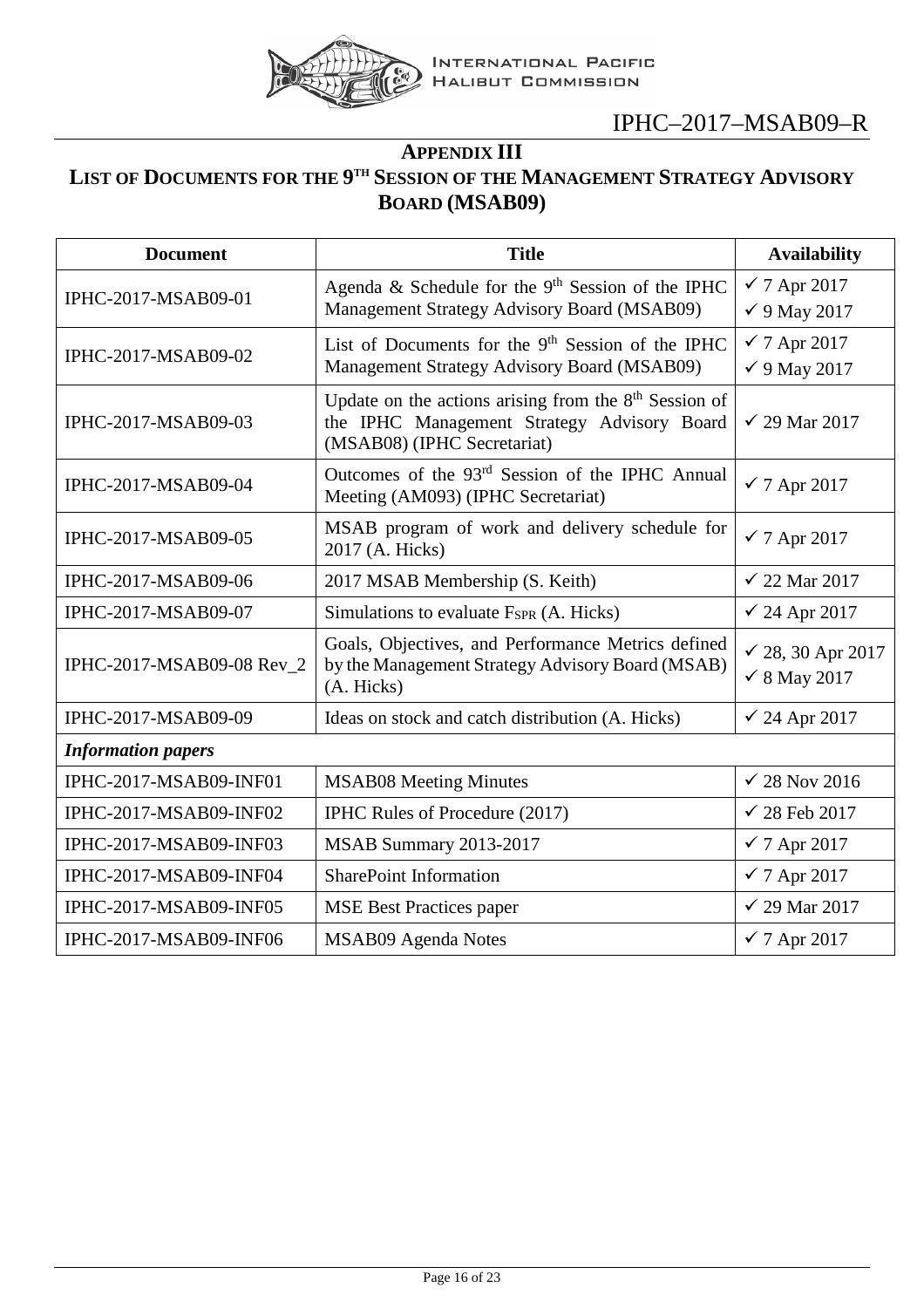

## **APPENDIX IV MSAB MEMBERSHIP: DESIGNATIONS AND TERMS**

(*As of 09 May 2017*)

<span id="page-16-0"></span>

| Membership                                             |                   |                                    |                                      | <b>Current Term</b> | <b>Current</b><br><b>Term</b> |              |
|--------------------------------------------------------|-------------------|------------------------------------|--------------------------------------|---------------------|-------------------------------|--------------|
| category                                               | <b>Member</b>     | Canada                             | U.S.A.                               | commencement        | expiration *                  | <b>Notes</b> |
| <b>Harvesters</b><br>$(6-8)$                           |                   |                                    |                                      |                     |                               |              |
| 1                                                      | Gabrys, Bruce     |                                    | <b>US</b><br>Commercial<br><b>US</b> | 9-May-17            | 2021                          |              |
| $\overline{2}$                                         | Kauffman, Jeff    |                                    | Commercial<br><b>US</b>              | 9-May-17            | 2019                          |              |
| $\mathbf{3}$                                           | Odegaard, Per     |                                    | Commercial<br><b>US</b>              | 9-May-17            | 2021                          |              |
| $\boldsymbol{4}$                                       | Falvey, Dan       |                                    | Commercial                           | 9-May-17            | 2021                          |              |
| 5                                                      | Sporer, Chris     | CDN<br>Commercial<br><b>CDN</b>    |                                      | 9-May-17            | 2021                          |              |
| 6                                                      | Hauknes, Robert   | Commercial                         |                                      | 9-May-17            | 2021                          |              |
| 7                                                      |                   |                                    |                                      |                     |                               |              |
| $\pmb{8}$                                              |                   |                                    |                                      |                     |                               |              |
|                                                        |                   |                                    |                                      |                     |                               |              |
| First<br><b>Nations/Tribal</b><br>fisheries<br>$(2-4)$ |                   |                                    |                                      |                     |                               |              |
| $\mathbf{1}$                                           | Lane, Jim         | <b>CDN</b> First<br><b>Nations</b> |                                      | 9-May-17            | 2021                          |              |
|                                                        |                   |                                    | <b>US</b> Treaty                     |                     |                               |              |
| $\boldsymbol{2}$                                       | Mazzone, Scott    |                                    | Tribes                               | 9-May-17            | 2019                          |              |
| $\overline{\mathbf{3}}$                                |                   |                                    |                                      |                     |                               |              |
| 4                                                      |                   |                                    |                                      |                     |                               |              |
| Government<br><b>Agencies</b><br>$(4-8)$               |                   |                                    |                                      |                     |                               |              |
| $\mathbf{1}$                                           | Keizer, Adam      | <b>DFO</b>                         |                                      | 9-May-17            | 2019                          |              |
| $\boldsymbol{2}$                                       | Baker, Rachel     | <b>CDN</b> Science                 | <b>NMFS</b>                          | 9-May-17            | 2019                          |              |
| $\mathbf{3}$                                           | Forrest, Robyn    | Advisor                            | <b>US</b> Science                    | 9-May-17            | 2021                          |              |
| $\overline{\mathbf{4}}$                                | McGilliard, Carey |                                    | Advisor                              | 9-May-17            | 2021                          |              |
| 5                                                      | Culver, Michele   |                                    | PFMC                                 | 9-May-17            | 2021                          |              |
| 6                                                      | Cross, Craig      |                                    | <b>NPFMC</b>                         | 9-May-17            | 2021                          |              |
| 7                                                      | Meyer, Scott      |                                    | ${\rm ADFG}$                         | 9-May-17            | 2021                          | Note 1       |
| $\pmb{8}$                                              |                   |                                    |                                      |                     |                               |              |
|                                                        |                   |                                    |                                      |                     |                               |              |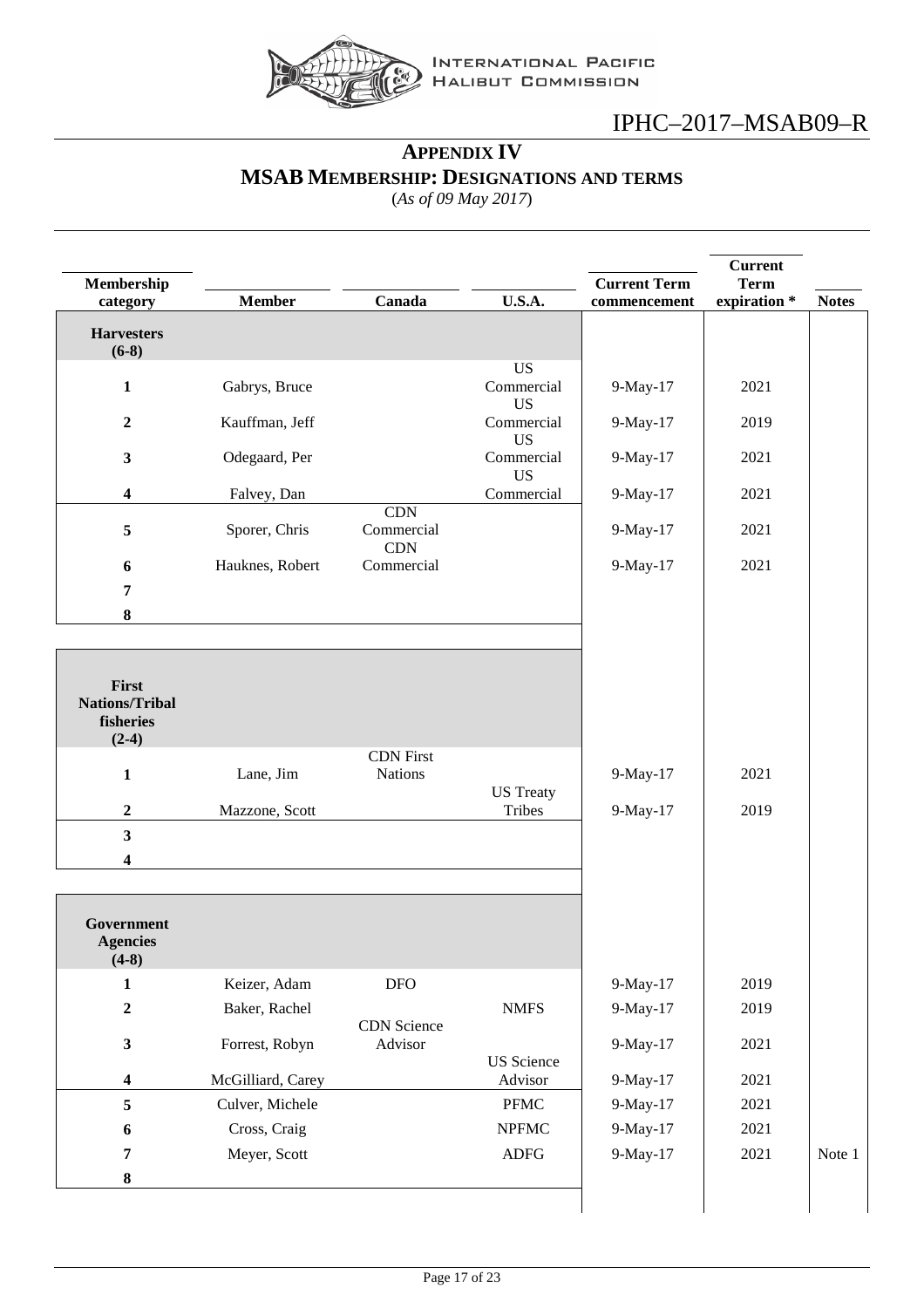

|                                                |                |                                             |                                   |                                     | <b>Current</b>              |              |
|------------------------------------------------|----------------|---------------------------------------------|-----------------------------------|-------------------------------------|-----------------------------|--------------|
| Membership<br>category                         | <b>Member</b>  | Canada                                      | <b>U.S.A.</b>                     | <b>Current Term</b><br>commencement | <b>Term</b><br>expiration * | <b>Notes</b> |
| <b>Processors</b><br>$(2-4)$                   |                |                                             |                                   |                                     |                             |              |
| $\mathbf{1}$                                   | Parker, Peggy  | US/CDN<br>Processing                        | US/CDN<br>Processing              | $9-May-17$                          | 2019                        |              |
| $\boldsymbol{2}$                               | Woodruff, John |                                             | <b>US</b> Processing              | 9-May-17                            | 2019                        |              |
| $\mathbf{3}$                                   | Mirau, Brad    | <b>CDN</b> Processing                       |                                   | 9-May-17                            | 2019                        |              |
| 4                                              |                |                                             |                                   |                                     |                             |              |
| <b>Recreational/Sport</b><br>fisheries $(2-4)$ |                |                                             |                                   |                                     |                             |              |
| $\mathbf{1}$                                   | Marking, Tom   | <b>CDN</b> Sport<br><b>Fishing Advisory</b> | <b>US</b><br>Sportfishing<br>(CA) | 9-May-17                            | 2019                        |              |
| $\boldsymbol{2}$                               | Paish, Martin  | Board                                       |                                   | 9-May-17                            | 2021                        |              |
| $\overline{\mathbf{3}}$                        |                |                                             |                                   |                                     |                             |              |
| 4                                              |                |                                             |                                   |                                     |                             |              |

**\*** MSAB member terms begin and end at the start of the first MSAB meeting of the year

Note 1 Expect ADFG to propose replacement when Meyer retires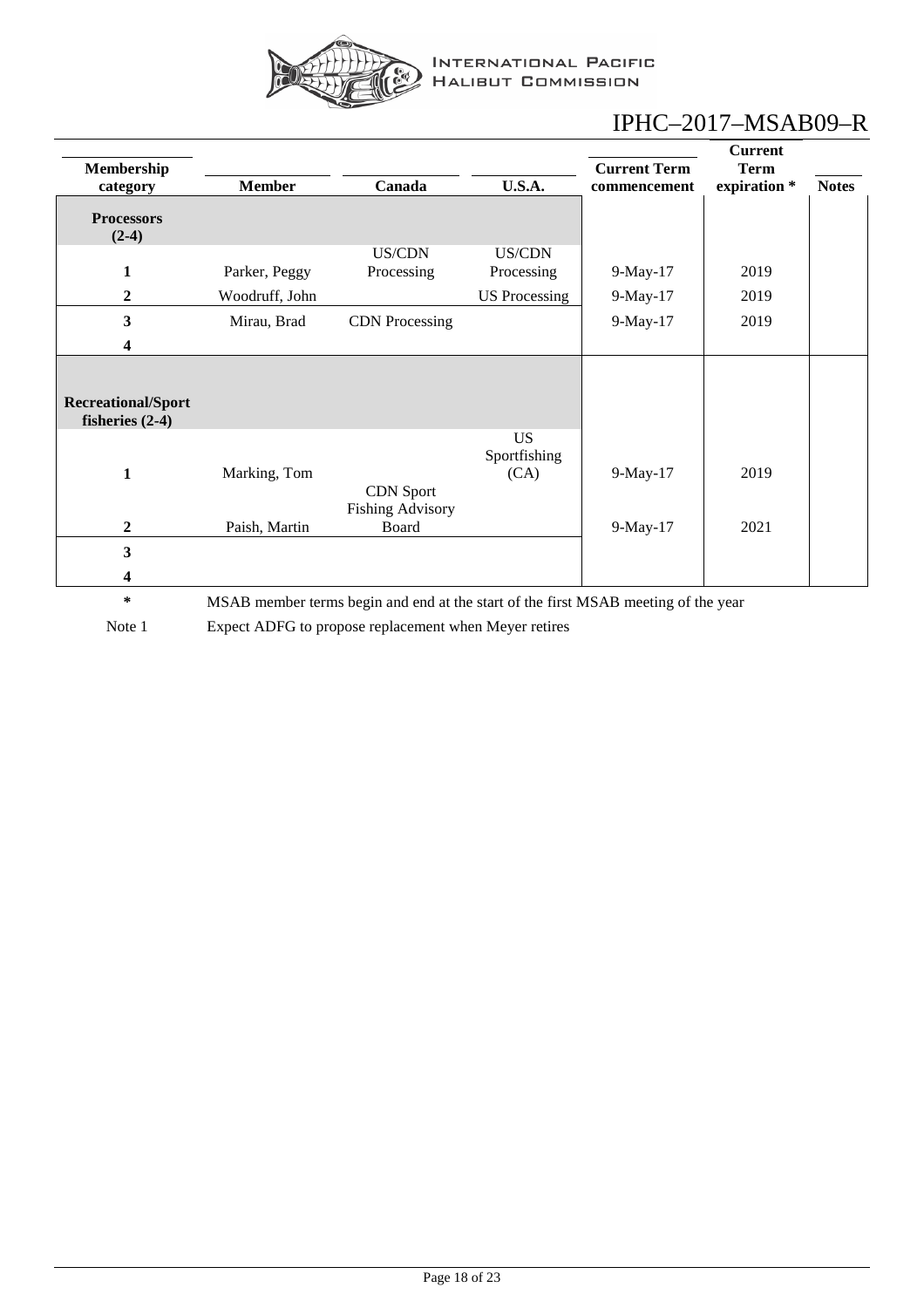

#### **APPENDIX V MSE PROGRAM OF WORK (2016-20): TIMELINE**

<span id="page-18-0"></span>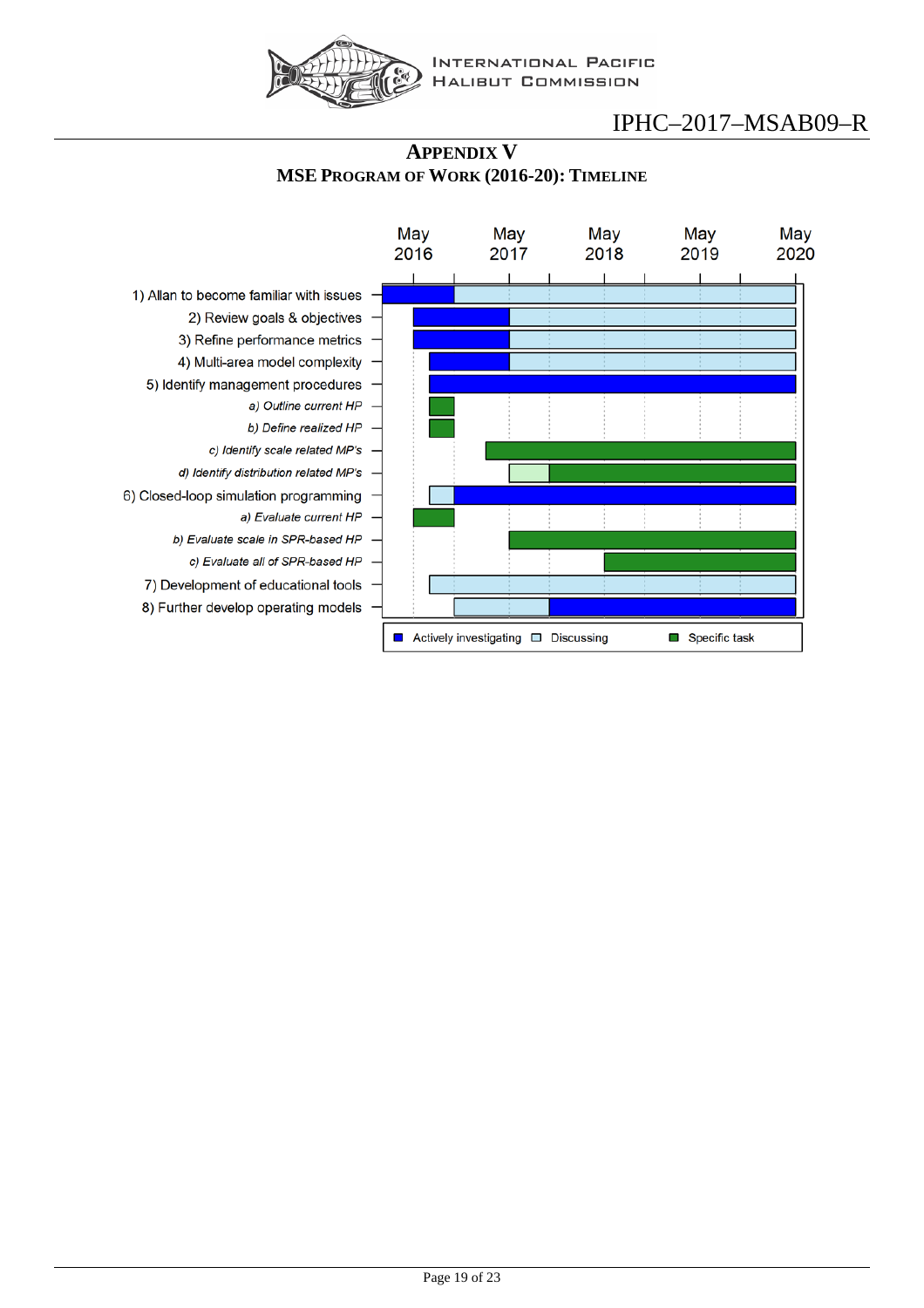

### **APPENDIX VI GOALS, OBJECTIVES AND PERFORMANCE METRICS**

<span id="page-19-0"></span>

| <b>Biological Sustainability</b>                                                         |                                                             |                              |                                                        |                                                     |
|------------------------------------------------------------------------------------------|-------------------------------------------------------------|------------------------------|--------------------------------------------------------|-----------------------------------------------------|
| <b>Measurable Objective</b>                                                              | <b>Outcome</b>                                              | <b>Time-frame</b>            | <b>Probability</b>                                     | <b>Performance Metrics</b>                          |
| Maintain a minimum of<br>number of mature female<br>halibut coast-wide                   | Number of mature<br>female halibut less<br>than a threshold | 10 year period,<br>long-term | 0.01                                                   | Median average number of<br>mature female halibut   |
| Avoid very low stock<br>sizes                                                            | $dRSB <$ Limit of<br>control rule                           | 10 year period,<br>long-term | 0.05                                                   | P(dRSB < Limit)                                     |
| Mostly avoid low stock<br>sizes                                                          | $dRSB <$ Threshold<br>of control rule                       | 10 year period,<br>long-term | 0.25                                                   | P(dRSB < Threshold)                                 |
| When Limit < Estimated<br>$Biomass <$ Threshold,<br>limit the probability of<br>declines | SSB declines when<br>$20\% <$ RSB $<$ 30\%                  | 10 year period,<br>long-term | $0.05 - 0.5$ ,<br>depending on<br>est. stock<br>status | $P(SSB_{i+1} < SSB_i)$<br>given $20\% < RSB < 30\%$ |
| <b>Spawning Biomass</b>                                                                  | An absolute<br>measure                                      | 10 year period,<br>long-term | <b>NA</b>                                              | Median $\overline{RSB}$                             |

| <b>Fishery Sustainability, Stability, and Access</b> |                                            |                              |                    |                                                            |
|------------------------------------------------------|--------------------------------------------|------------------------------|--------------------|------------------------------------------------------------|
| <b>Measurable Objective</b>                          | <b>Outcome</b>                             | <b>Time-frame</b>            | <b>Probability</b> | <b>Performance Metrics</b>                                 |
| Maintain directed fishing<br>opportunity             | Fishery is open                            | Each year                    | 0.05               | $P(FC EY = 0)$                                             |
| Maximize yield in each<br>regulatory area            |                                            | Each year                    | 0.5                |                                                            |
| Maintain median catch                                | Within $\pm 10\%$ of                       | Within 5 yrs,                |                    | $P(FCEY > 110\%$ or                                        |
|                                                      | 1993-2012 average                          | 10 yr per, long<br>term      |                    | $FCEY < 90\%$                                              |
| Maintain average catch                               | $>70\%$ of historical<br>1993-2012 average | 10 year period,<br>long-term | 0.1                | $P(FCEY < 70\%)$                                           |
| Limit annual changes in                              | Change in $FCEY <$                         | 10 year period,              |                    | $P\left(\frac{FCEY_{i+1} - FCEY_i}{FCEY_i} > 15\% \right)$ |
| TAC, coast-wide and/or                               | 15%                                        | long-term                    |                    |                                                            |
| by Regulatory Area                                   |                                            |                              |                    |                                                            |
| Absolute                                             | <b>FCEY</b>                                | 10 year period,<br>long-term | <b>NA</b>          | Median FCEY                                                |
| Absolute                                             | Variability in FCEY                        | 10 year period,              |                    | <b>Average Annual Variability</b>                          |
|                                                      |                                            | long term                    |                    | (AAV)                                                      |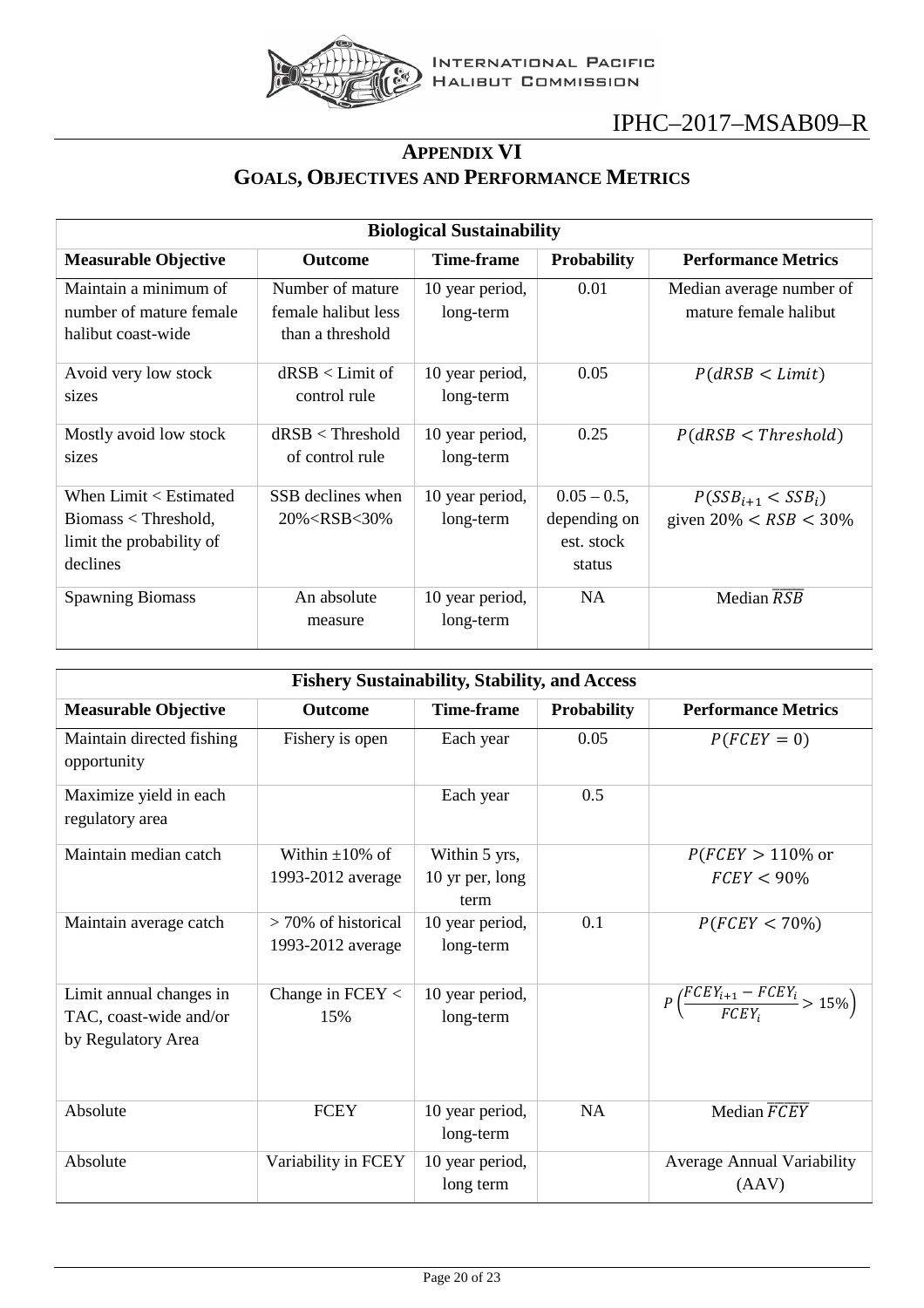

| <b>Minimize wastage</b>               |                                     |                              |                    |                            |
|---------------------------------------|-------------------------------------|------------------------------|--------------------|----------------------------|
| <b>Measurable Objective</b>           | Outcome                             | Time-frame                   | <b>Probability</b> | <b>Performance Metrics</b> |
| Wastage in<br>the longline<br>fishery | $<$ 10% of<br>annual<br>catch limit | 10 year period,<br>Long-term | 0.25               | $P(wastage > 10\%FCEY)$    |
| Absolute                              | Wastage                             | 10 year period,<br>Long-term |                    | Median <i>wastage</i>      |

| Minimize bycatch and bycatch mortality |         |            |                    |                            |
|----------------------------------------|---------|------------|--------------------|----------------------------|
| <b>Measurable Objective</b>            | Outcome | Time-frame | <b>Probability</b> | <b>Performance Metrics</b> |
|                                        |         |            |                    |                            |

| Serve consumer needs        |         |            |                    |                            |
|-----------------------------|---------|------------|--------------------|----------------------------|
| <b>Measurable Objective</b> | Outcome | Time-frame | <b>Probability</b> | <b>Performance Metrics</b> |
|                             |         |            |                    |                            |

| <b>Preserve biocomplexity</b> |         |            |                    |                            |
|-------------------------------|---------|------------|--------------------|----------------------------|
| <b>Measurable Objective</b>   | Outcome | Time-frame | <b>Probability</b> | <b>Performance Metrics</b> |
|                               |         |            |                    |                            |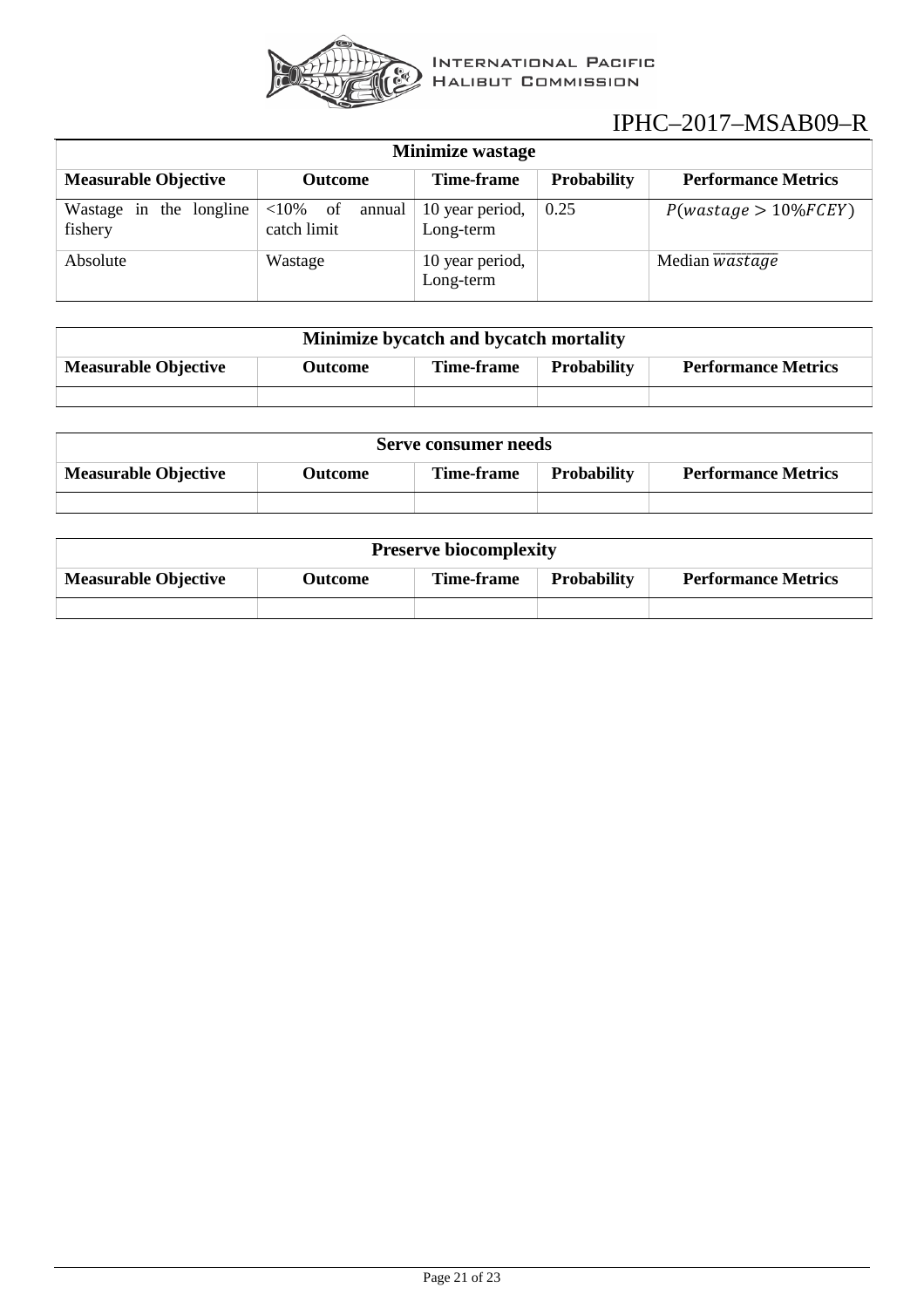

### **APPENDIX VII**

### <span id="page-21-0"></span>**CONSOLIDATED SET OF RECOMMENDATIONS AND REQUESTS OF THE 9TH SESSION OF THE IPHC MANAGEMENT STRATEGY ADVISORY BOARD (MSAB09)**

#### *RECOMMENDATIONS*

**NOTING** that the core purpose of the MSAB09 is to review progress on the MSE Program of Work, and to provide guidance for the delivery of products to the MSAB10 in October 2017, the MSAB **AGREED** that formal recommendations to the Commission would not be developed at the present meeting, but rather, these would be developed at the MSAB10.

#### *REQUESTS*

#### *MSAB Program of Work and delivery schedule for 2017*

MSAB09–Req.01 [\(para. 15\)](#page-7-4) The MSAB **REQUESTED** that the MSE Program of Work and delivery schedule be expanded past the current 2018 timeframe, to provide a three-year outlook, thereby detailing the work to be completed and delivery times, noting that the Commission has directed the IPHC Secretariat to accelerate the process as follows:

> AM093–Rec.07 (para. 39) "*The Commission RECOMMENDED that the IPHC Management Strategy Evaluation (MSE) process be accelerated so that more of the elements contained within the current Program of Work are delivered at the 94th Annual Meeting of the Commission in 2018. The IPHC Secretariat is directed to mobilise carryover funds from "core operations" to ensure the accelerated delivery schedule.*"

#### *Harvest strategy policy: Framework*

MSAB09–Req.02 [\(para. 21\)](#page-8-1) The MSAB **REQUESTED** that the IPHC Secretariat staff move forward by using a coastwide Operating Model with five coastwide fleets, as in the coastwide assessment models. A coastwide model lacks complexity but has utility for investigating coastwide fishing intensity.

#### *Harvest strategy policy: Management procedures*

#### MSAB09–Req.03 [\(para. 28\)](#page-9-2) The MSAB **REQUESTED** that:

- a) F<sub>SPR</sub> be analysed as the primary metric of fishing intensityover a range of values, and that several other fishing intensity metrics described in paper IPHC-2017-MSAB09-07 be reported as performance metrics. [Table 2](#page-9-3) describes the specific Management Procedures and values in priority order that should be evaluated.
- b) further evaluation of the harvest control rule described in paper IPHC-2017-MSAB09- 07 be undertaken, with  $F_{SPR}$  as the object of the control rule's actions, but including a nominal amount of bycatch and personal use catch (based on realistic expectations from the fishery) when  $F<sub>SPR</sub>$  is set to zero by the control rule. [Table 2](#page-9-3) describes the specific management procedures and values in priority order that should be evaluated.
- c) simulation sensitivities, as described in [Table 2,](#page-9-3) be evaluated for a selection of specific combinations of Management Procedures.